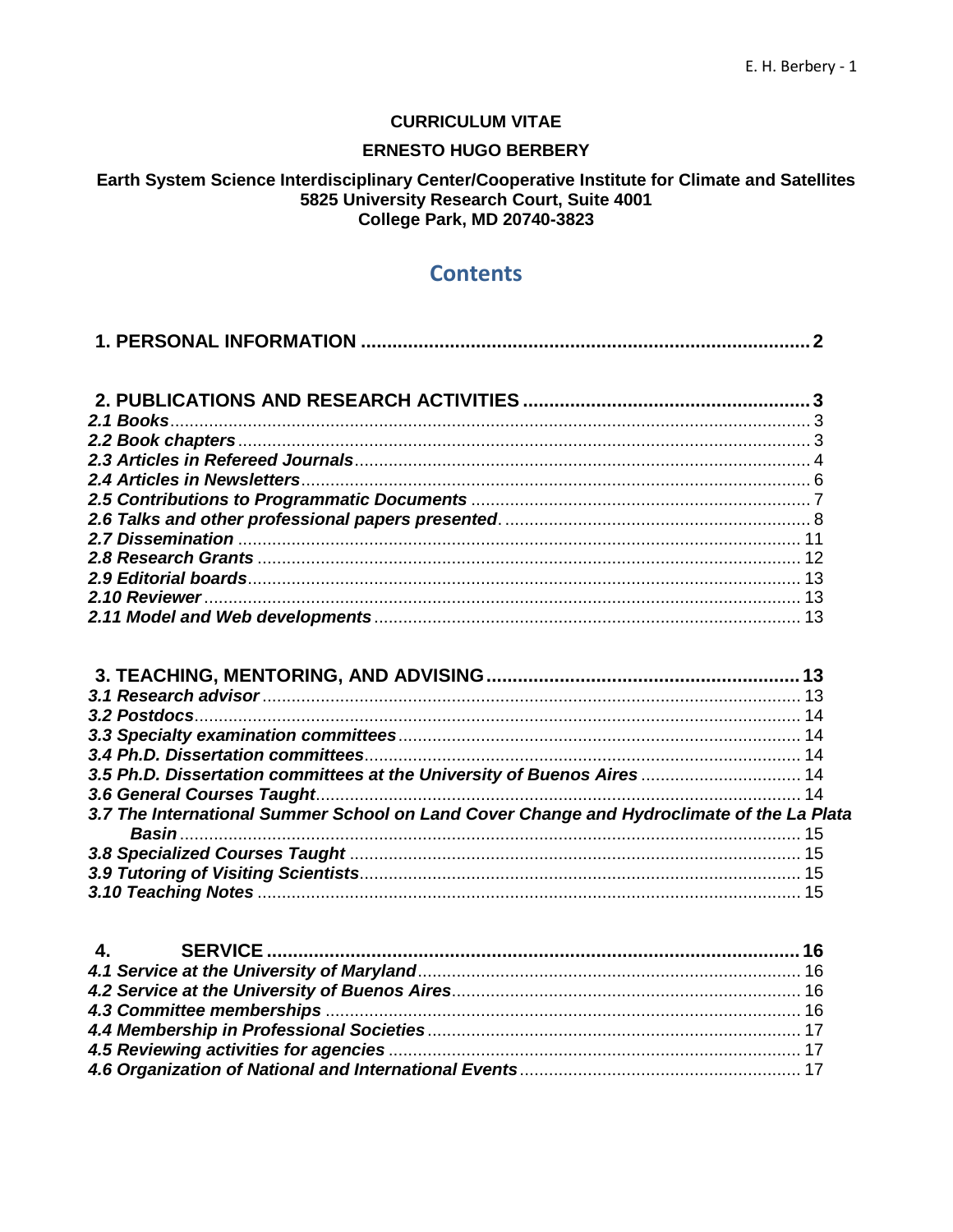## <span id="page-1-0"></span>**1. PERSONAL INFORMATION**

| <b>Name</b>                       | Ernesto Hugo Berbery                                                         |
|-----------------------------------|------------------------------------------------------------------------------|
| <b>Affiliation</b>                | Earth System Science Interdisciplinary Center/AOSC<br>University of Maryland |
| Rank<br>Year of first appointment | <b>Research Professor</b><br>1992                                            |

## *Education*

- Licentiate in Meteorological Sciences, 1976, University of Buenos Aires, Argentina.

- Doctor in Meteorological Sciences, 1987, University of Buenos Aires, Argentina.

## *Areas of interest*

- Regional hydroclimate variability; Monsoon systems; Land surface-atmosphere interactions.

*Researcher ID* (ISI Web of Science): F-4560-2010; ORCID: 0000-0003-2587-3345 h-index: 24; (Google Scholar: h-index: 30)

## *Employment (listing the US only)*

| 10/2016 - present   | Deputy Director, Cooperative Institute for Climate and Satellites (CICS/ESSIC), Uni-<br>versity of Maryland.                                                           |
|---------------------|------------------------------------------------------------------------------------------------------------------------------------------------------------------------|
| 07/2012 - present   | Director, Cooperative Institute for Climate and Satellites-Maryland (CICS-MD/ESSIC),<br>University of Maryland.                                                        |
| 07/2011 - present   | Research Professor, Earth System Science Interdisciplinary Center (ESSIC) and affili-<br>ated to the Dept. of Atmospheric and Oceanic Science, University of Maryland. |
| $07/2011 - 6/2012$  | Associate Director, Cooperative Institute for Climate and Satellites-Maryland (CICS-<br>MD/ESSIC), University of Maryland.                                             |
| $04/2005 - 07/2011$ | Research Professor, Department of Atmos. & Oce. Science (AOSC), University of<br>Maryland.                                                                             |
| $06/2003 - 03/2005$ | Associate Research Professor, Dept. of Meteorology, Univ. of Maryland.                                                                                                 |
| 03/2000 - 05/2003   | Associate Research Scientist, Dept. of Meteorology, Univ. of Maryland.                                                                                                 |
| 07/1994 - 03/2000   | Assistant Research Scientist, Dept. of Meteorology, Univ. of Maryland.                                                                                                 |
| 08/1992 - 07/1994   | Research Associate, Department of Meteorology, University of Maryland.                                                                                                 |

## *Teaching Positions (selected)*

|             | Spring 2001       | Instructor of General Circulation of the Atmosphere (METO 617), University of Mary-<br>land.                                               |
|-------------|-------------------|--------------------------------------------------------------------------------------------------------------------------------------------|
|             | 07/1996 - present | Adjunct Member of the Graduate Faculty, University of Maryland.                                                                            |
|             | 03/1986 - 12/1994 | Assistant Professor, Department of Meteorology (currently Atmospheric and Oceanic<br>Sciences), University of Buenos Aires.                |
|             | 3/86 12/94        | Assistant Professor (senior level), Department of Meteorology (currently Atmospheric<br>and Oceanic Sciences), University of Buenos Aires. |
| $9/77$ 2/86 |                   | Assistant Professor (junior level), Department of Meteorology, University of Buenos<br>Aires.                                              |
|             | 7/76 12/77        | Assistant Professor (Profesor Adjunto), Universidad Nacional de La Plata, Argentina.                                                       |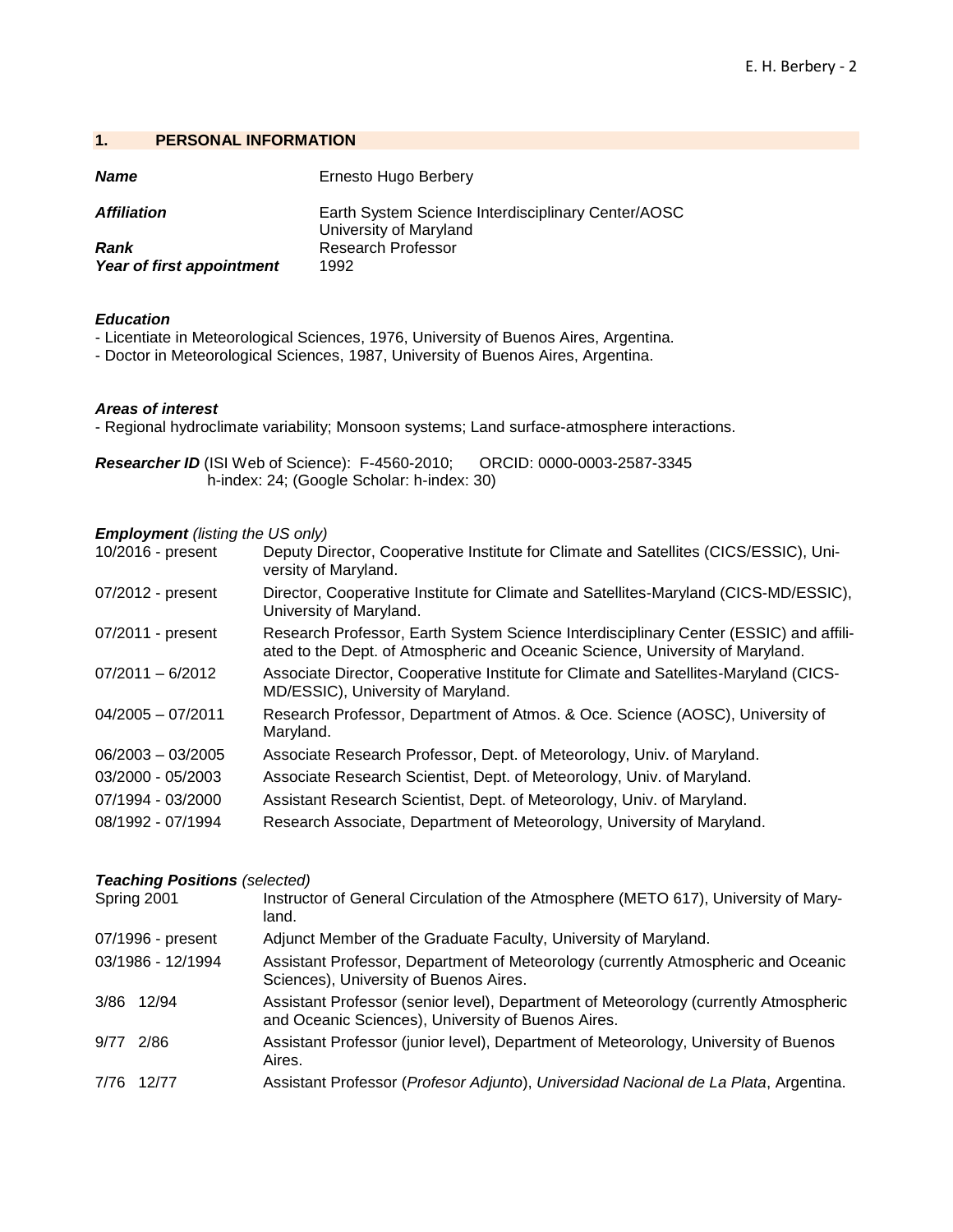#### *Awards and Honors*

- 2016 *Premio Raíces* (Roots Award). Given by the Argentine Government for International Cooperation
- 2011 Elected Fellow of the American Meteorological Society.
- 2009 Vice President of the 10th Argentine Congress of Meteorology.
- 2001 Life Member of the Argentine Center of Meteorologists.
- 1990 Reentry Grant from *Fundación Antorchas* (Buenos Aires, Argentina). This grant was awarded through a competitive selection to researchers returning to Argentina after working in a foreign country.
- 1987 Fellowship of the National Council of Research and Development (CONICET), Argentina, to perform post-doctoral research at the Department of Meteorology, University of Utah.
- 1987 Best paper of the 5<sup>th</sup> Argentine Meteorological Congress (Nov 30-Dec 4, 1987, Buenos Aires, Argentina) for the paper: *The generation of stationary waves by the Southern Hemisphere topography*.

#### *Honorary Positions*

- 2016- pres. **Visiting Professor** at the Universidad Nacional del Litoral (Argentina)
- 2007-pres. **Corresponding Researcher**, National Council of Scientific Research and Development (CONICET), Argentina. [This recognition is awarded to scientists that contribute to the development of science research in Argentina.]
- 2003 **Visiting Associate Professor**, University of Buenos Aires.
- 1994-pres. **Advisor**, Center for Research of the Atmosphere and the Oceans (CIMA, Arg.).
- 2000-pres. **Advisor**, College of Engineering and Hydrological Sciences of the *Universidad Nacional del Litoral*, Santa Fe, Argentina.

## <span id="page-2-0"></span>**2. PUBLICATIONS AND RESEARCH ACTIVITIES**

## <span id="page-2-1"></span>*2.1 Books*

JASMIN: Joint Assessment of Soil Moisture Indicators, JASMIN, for southeastern South America. Basualdo, A., E. H. Berbery, and C. Hidalgo, eds. 1st ed. - Ciudad Autónoma de Buenos Aires: Editorial Facultad de Agronomía, 2017. ISBN 978-987-3738-11-1

## <span id="page-2-2"></span>*2.2 Book chapters*

- Berbery, E. H., O. V. Müller, and L. Sgroi, 2017: A system for forecasting and monitoring of surface variables. In Joint Assessment of Soil Moisture Indicators, JASMIN, for southeastern South America, Editorial Facultad de Agronomía. 51-56.
- Alcaraz-Segura D., E.H. Berbery, O. V. Müller, J. M. Paruelo, 2013: Characterizing and Monitoring Climate Regulation Services. In: Alcaraz-Segura D, Di Bella C, Straschnoy J (eds). *Earth Observation of Ecosystem Services*. CRC Press - Taylor and Francis Group, 351-378.
- Oki, T., Blyth, E., E. H. Berbery, and D. Alcaraz-Segura, 2013: Land Cover and Land Use Changes and their Impacts on Hydroclimate, Ecosystems and Society, *Climate Science for Serving Society: Research, Modelling and Prediction Priorities.* G. R. Asrar and J. W. Hurrell, Eds. *Springer*, DOI 10.1007/978-94- 007-6692-1\_7.
- Gochis, D. J., and E. H. Berbery, 2011: Contribution from the North American Monsoon Experiment towards improved understanding and prediction of high impact weather and climate events, Chapter 10 in *The Global Monsoon System: Research and Forecast, 2nd Edition*, C. P. Chang, Y. Ding, N.-C. Lau, R. Johnson, B. Wang, and T. Yasunari, Eds., World Scientific Series on Asia-Pacific Weather and Climate, Vol. 5, World Scientific Publications Company, 608 pp, April 2011.
- Caffera, R. M., and E. H. Berbery**,** 2006: Chapter 2, La Plata Basin Climatology. In *Climate Change in La Plata Basin*. V. R. Barros, R. Clarke, and P. Silva Dias, Eds. CIMA – CONICET/UBA, ISBN 950-692- 066-4, 19-38.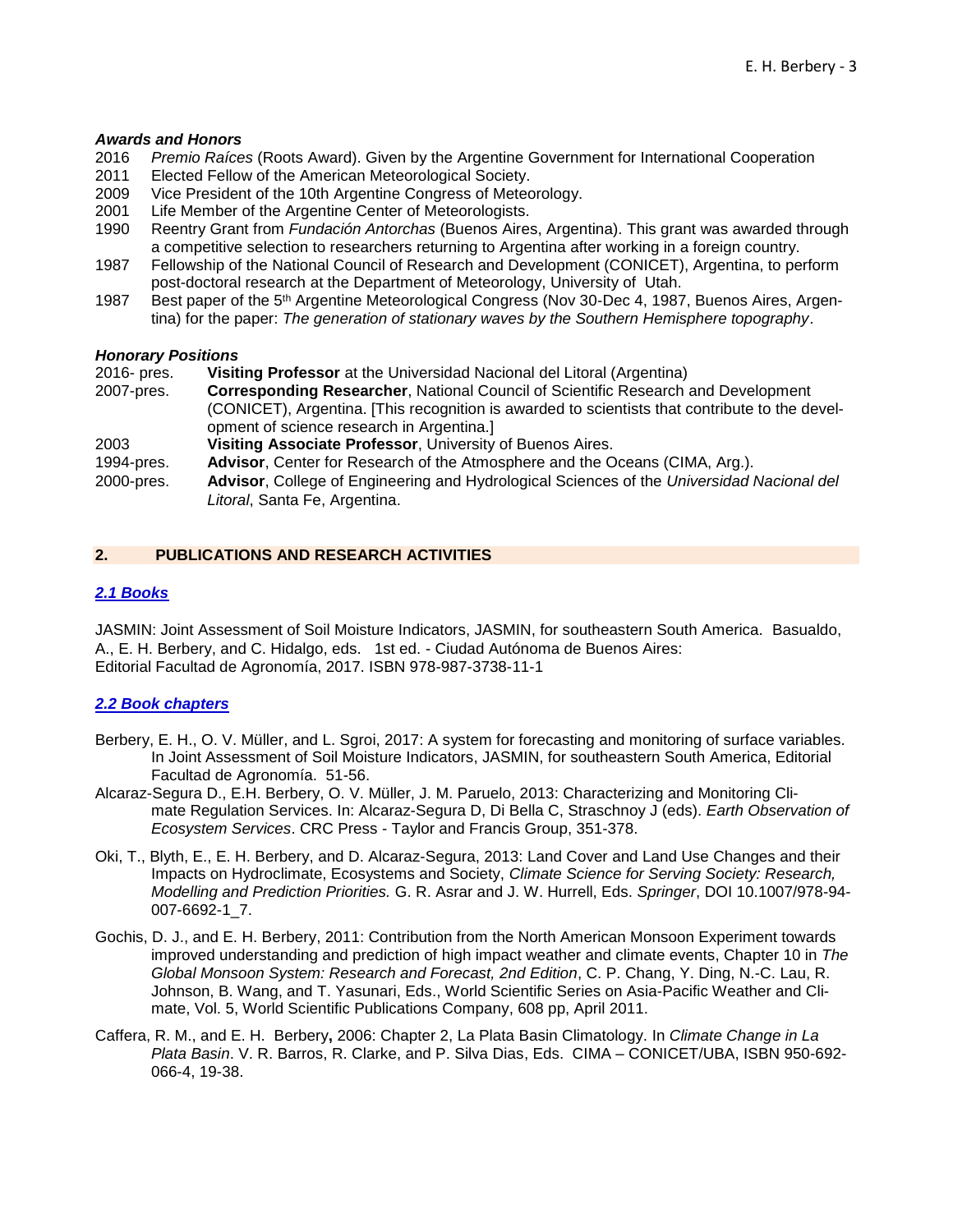- Berbery, E. H., M. Doyle, and V. R. Barros, 2006: Chapter 5, Regional precipitation trends. In *Climate Change in La Plata Basin*. V. R. Barros, R. Clarke, and P. Silva Dias, Eds. CIMA – CONICET/UBA, ISBN 950- 692-066-4, 67-79.
- Menendez, A., and E. H. Berbery, 2006: Chapter 6, Hydrological trends. In *Climate Change in La Plata Basin*. V. R. Barros, R. Clarke, and P. Silva Dias, Eds. CIMA – CONICET/UBA, ISBN 950-692-066-4, 81-92.

## <span id="page-3-0"></span>*2.3 Articles in Refereed Journals*

*Solid Underline: Graduate student (advised or co-advised) Dashed underline: Postdoctoral researcher*

- **(53)** Lukens, K. E., **E. H. Berbery**, 2019: Winter Storm Tracks and Related Weather in the NCEP Climate Forecast System Weeks 3-4 Reforecasts for North America. Wea. Forecasting, in press.
- **(52)** Lovino M. A., O. V. Müller, E. H. Berbery, and G. Müller, 2018: How have daily climate extremes changed in the recent past over northeastern Argentina? *Global and Planetary Change*, 168, 78-97.
- **(51)** Lukens, K. E., E. H. Berbery, and K. Hodges, 2018: The Imprint of Severe Storm Tracks on High Impact Winter Weather in North America. *J. Climate,* **31**, 2057-2074*.*
- **(50)** Lovino M. A., O. V. Müller, E. H. Berbery, and G. Müller, 2018: Evaluation of CMIP5 historical and present climate simulations in the core crop region of Argentina. *Int. J. Climatology*, 1158-1175.
- **(49)** Müller, O. V., M. A. Lovino, and E. H. Berbery, 2016: Evaluation of WRF model forecasts and their use for hydroclimate monitoring over southern South America *Wea. Forecasting,* **31**, 1001-1017.
- **(48**) Schubert, S., R. Stewart, H. Wang, M. Barlow, H. Berbery, W. Cai, M. Hoerling, K. Kanikicharla, R. Koster, B. Lyon, A. Mariotti1, C. R. Mechoso, O. Müller, B. Rodriguez-Fonseca, R. Seager, S.I. Seneviratne, L. Zhang, T. Zhou, 2016: Global Meteorological Drought: A Synthesis of Current Understanding with a Focus on SST Drivers of Precipitation Deficits. *J. Climate*, **29**, 3989-4019.
- **(47)** Sanchez, E., S. A. Solman, A. R. C. Remedio, E. H. Berbery, and coauthors, 2015: Regional climate Modelling in CLARIS-LPB: A concerted approach towards XXIst century projections of regional temperature and precipitation over South America. *Climate Dyn.,* **45,** 2193–2212*.*
- **(46)** Sörensson, A. A., and E. H. Berbery, 2015: A note on soil moisture memory and interactions with surface climate for different vegetation types in the La Plata Basin. *J. Hydrometeor*., **16**, 716-729.
- **(45)** Müller, O. V., E. H. Berbery, D. Alcaraz-Segura, and M. Ek, 2014: Regional model simulations of the 2008 drought in southern South America using a consistent set of land surface properties*. J. Climate*, **27**, 6754-6778.
- **(44)** Lee, S.-J., E. H. Berbery, and D. Alcaraz-Segura, 2013: The Impact of Ecosystem Functional Type Changes on the Climate of the La Plata Basin. *Adv. Atmos. Sci*., **30**, 1387-1405.
- **(43)** Lee, S.-J., E. H. Berbery, and D. Alcaraz-Segura, 2013: Effects of Implementing Ecosystem Functional Type Data in a Mesoscale Climate Model. *Adv. Atmos. Sci*., **30**, 1373-1386.
- **(42)** Solman, S. A., and coauthors (including E. H. Berbery), 2013: Evaluation of an ensemble of regional climate model simulations over South America driven by the ERA-Interim reanalysis: Model performance and uncertainties. *Climate Dyn*., **41**, 1139-1157.
- **(41)** Lee, S.-J., and E. H. Berbery, 2012: Land Cover Change Effects on the Climate of the La Plata Basin. *J. Hydrometeor,* **13**, 84-102.
- **(40)** Marengo, J., and coauthors (including E. H. Berbery), 2012: Recent developments on the South American Monsoon System. *Int. J. Climatology*, DOI: 10.1002/joc.2254.
- (**39)** Becker, E. J., E. H. Berbery, and R. W. Higgins, 2011: Modulation of cold season U.S. daily precipitation by the Madden-Julian Oscillation. *J. Climate*, **24**, 5157-5166, doi: 10.1175/2011JCLI4018.1.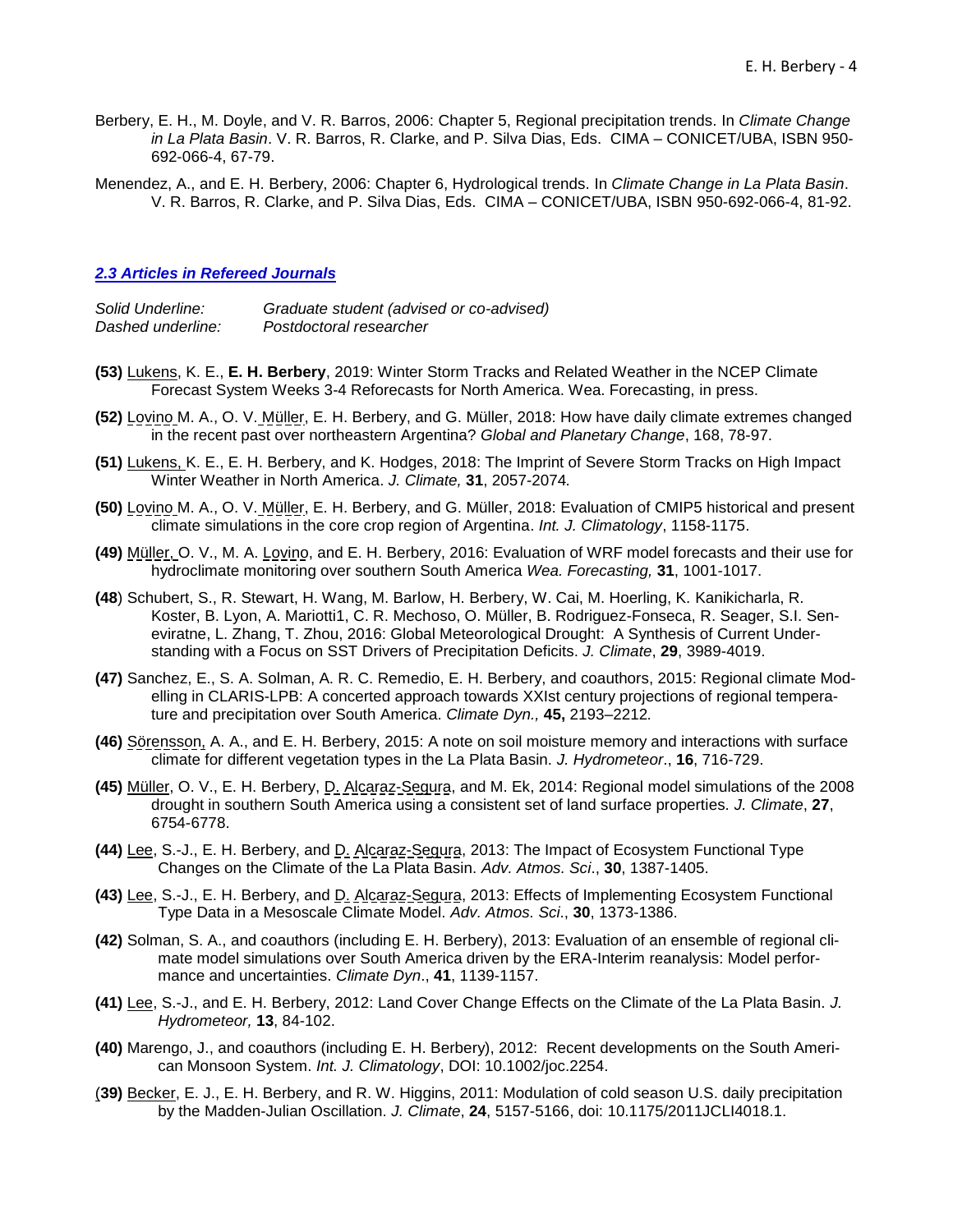- **(38)** Mo, K., and E. H. Berbery, 2011: Drought and Persistent Wet Spells over South America based on Observations and the U. S. CLIVAR Drought experiments. *J. Climate*, **24**, 1801-1820.
- **(37)** Becker, E. J., E. H. Berbery, and R. W. Higgins, 2009: Understanding the Characteristics of Daily Precipitation over the United States using the North American Regional Reanalysis. *J. Climate*, **22**, 6268- 6286.
- **(36)** Berbery, E. H., H. C. Ciappesoni, and E. Kalnay, 2008: The smoke episode in Buenos Aires, 15-20 April 2008, *Geophys. Res. Lett*., **35**, L21801, doi:10.1029/2008GL035278.
- **(35)** Becker, E. J., and E. H. Berbery, 2008: Model simulation of the diurnal cycle and moist surges along the Gulf of California during NAME. *J. Climate*, **21**, 771–787.
- **(34)** Collini, E. A., E. H. Berbery**,** V. Barros, and M. Pyle, 2008: How Does Soil Moisture Influence the Early Stages of the South American Monsoon? *J. Climate*, **21**, 195-213.
- **(33)** Luo, Y., E. H. Berbery, K. E. Mitchell, and A. K. Betts, 2007: Relationships between land surface and near-surface atmospheric variables in the NCEP North American Regional Reanalysis. *J. Hydrometeor.,* **8**, 1184–1203.
- **(32)** Silva, V. B. S., and E. H. Berbery, 2006: Intense rainfall events affecting the La Plata basin. *J. Hydrometeor.,* **7**, 769-787.
- **(31)** Mesinger, F., and coauthors (including E. H. Berbery) 2006: North American Regional Reanalysis. *Bull. Amer. Meteor. Soc*., **87,** 343-360.
- **(30)** Higgins, R. W., D. Ahijevych, J. Amador, A. Barros, E. H. Berbery, and coauthors: 2006: The NAME 2004 field campaign and modeling strategy. *Bull. Amer. Meteor. Soc*., **87**, 79-94.
- **(29)** Luo, Y., E. H. Berbery, and K. E. Mitchell, 2005: The operational Eta model precipitation and surface hydrologic cycle of the Columbia and Colorado basins. *J. Hydrometeor.***, 6**, 341-370*.*
- **(28)** Fox-Rabinovitz, M. S., E. H. Berbery, L. L. Takacs and R. C. Govindaraju, 2005: A multiyear ensemble simulation of the U.S. climate with a stretched-grid GCM. *Mon. Wea. Rev*., **133**, 2505-2525.
- **(27)** Mo, K. C., and E. H. Berbery, 2004: Low-level jets and the summer precipitation regimes over North America, *J. Geophys. Res*., **109**, D6, D06117, doi:10.1029/2003JD004106.
- **(26)** Berbery, E. H., Y. Luo, K. Mitchell, and A. K. Betts, 2003: Eta model-estimated land surface processes and the hydrologic cycle of the Mississippi basin. *J. Geophys. Res*.**, 108**, D22, 8852, doi:10.1029/- 2002JD003192.
- **(25)** Roads, J., R. Lawford, E. Bainto, E. H. Berbery, and coauthors, 2003: GCIP Water and Energy Budget Synthesis (WEBS). *J. Geophys. Res*., **108,** D16, 8609, doi:10.1029/2002JD002583.
- **(24)** Berbery, E. H., and M. S. Fox-Rabinovitz, 2003: Multiscale diagnosis of the North American monsoon system using a variable resolution GCM. *J. Climate*, **16**, 1929-1947.
- **(23)** Nogués-Paegle, J., C. R. Mechoso, R. Fu, E. H. Berbery, and coauthors, 2002: Progress in Pan American CLIVAR research: Understanding the South American monsoon. *Meteorologica,* **27**, 3-32.
- **(22)** Higgins, R. W., A. Douglas, A. N. Hahmann, E. H. Berbery, and coauthors, 2002: Progress in Pan American CLIVAR research: The North American monsoon system. *Atmosfera*, **16**, 29-65.
- **(21)** Berbery, E. H., and V. R. Barros, 2002: The hydrologic cycle of the La Plata basin in South America. *J. Hydrometeor*., **3**, 630-645.
- **(20)** Vera, C. S., P. K. Vigliarolo and E. H. Berbery, 2002: Cold season synoptic scale waves over subtropical South America*. Mon. Wea. Rev*., **130**, 684-699.
- **(19)** Barlow, M., S. Nigam, and E. H. Berbery, 2001: ENSO, Pacific Decadal Variability, and U.S. Summertime Precipitation, Drought, and Stream Flow. *J. Climate*, **14**, 2105-2128.
- **(18)** Berbery, E. H., 2001: Mesoscale moisture analysis of the North American monsoon. *J. Climate,* **14**, 121- 137.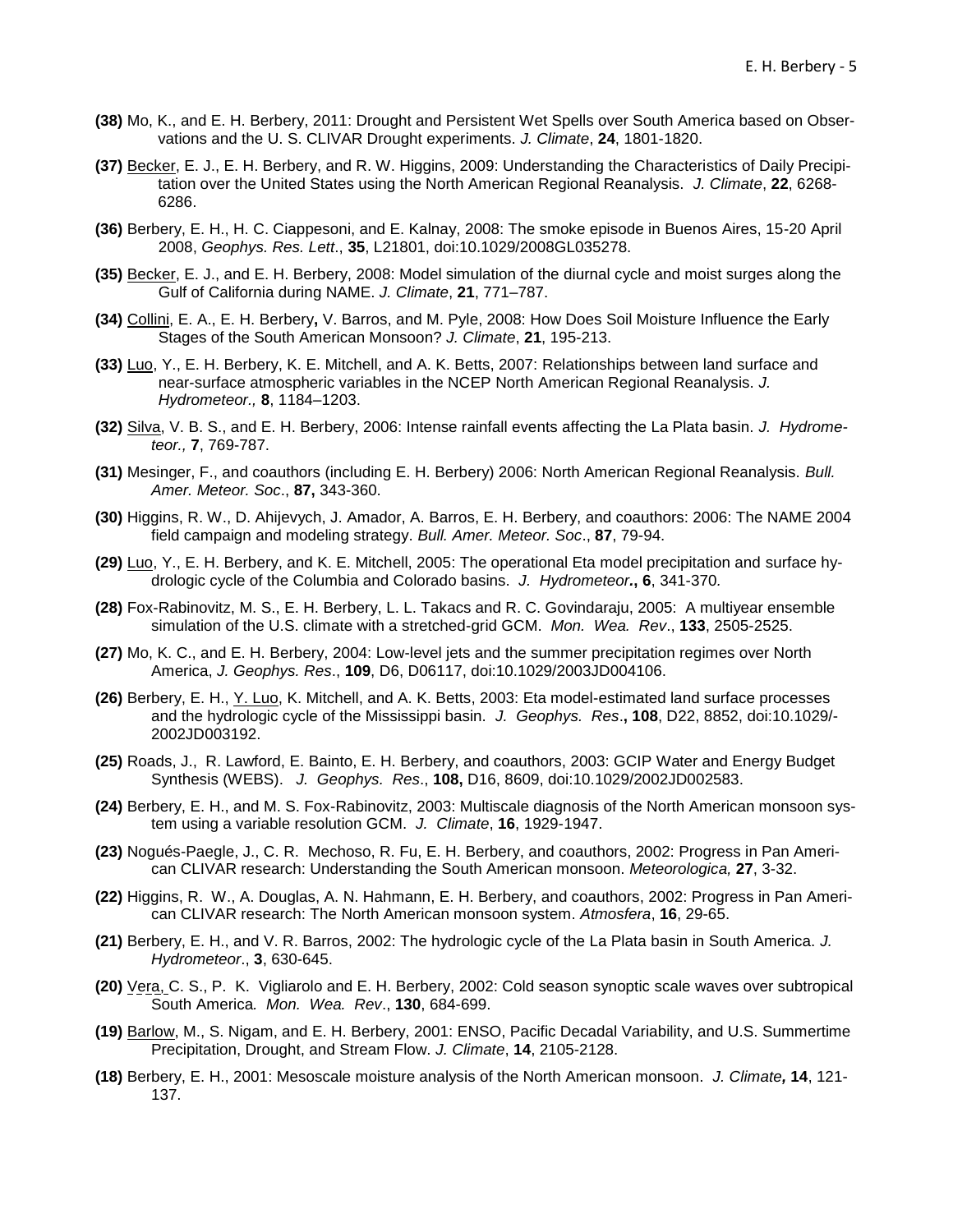- **(17)** Berbery, E. H., and E. A. Collini, 2000: Springtime precipitation and water vapor flux over subtropical South America. *Mon. Wea. Rev.,* **128**, 1328-1346.
- **(16)** Nigam, S., M. Barlow, and E. H. Berbery, 1999: Analysis links Pacific decadal variability to drought and streamflow in United States, *Eos Trans. AGU*, 80(51), 621-632, doi:10.1029/99EO00412.
- **(15)** Berbery, E. H., and E. M. Rasmusson, 1999: Mississippi moisture budgets on regional scales. *Mon. Wea. Rev.*, **127**, 2654-2673.
- **(14)** Berbery, E. H., K. E. Mitchell, S. Benjamin, T. Smirnova, H. Ritchie, R. Hogue, and E. Radeva, 1999: Assessment of land surface energy budgets from regional and global models**.** *J. Geophys. Res*.*,* **104**, D16, 19,329-19,348.
- **(13)** Yarosh, E. S., C. F. Ropelewski, and E. H. Berbery, 1999: Biases of the observed atmospheric water budgets over the central United States. *J. Geophys. Res***.***,* **104**, D16, 19,349-19,360.
- **(12)** Barlow, M., S. Nigam, and E. H. Berbery 1998: Evolution of the North American Monsoon System. *J. Climate,* **11**, 2238-2257.
- **(11)** Berbery, E. H., E. M. Rasmusson, and K. E. Mitchell, 1996: Studies of North American continental-scale hydrology using Eta model forecast products. *J. Geophys. Res.*, **101**, D3, 7305-7319.
- **(10)** Berbery, E. H**.**, and C. S. Vera, 1996: Characteristics of the Southern Hemisphere winter storm track with filtered and unfiltered data. *J. Atmos. Sci.,* **53**, 468-481.
- **(9)** Berbery, E. H., and J. Nogués-Paegle, 1993: Intraseasonal interactions between the tropics and extratropics in the Southern Hemisphere. *J. Atmos. Sci*., **50**, 1950-1965.
- **(8)** Berbery, E. H., 1993: Southern Hemisphere statistics at 200 hPa using 10 years of ECMWF analyses (in Spanish). *Meteorologica*, **18**, 13-22.
- **(7)** Berbery, E. H., J. Nogués-Paegle, and J. Horel, 1992: Wavelike Southern Hemisphere extratropical teleconnections.*J. Atmos. Sci.*, **49**, 155-177.
- **(6)** Berbery, E. H., and M. N. Núñez, 1989: An observational and numerical study of blocking episodes near South America. *J. Climate***, 2**, 1352-1361.
- **(5)** Berbery, E. H., 1989: Influence of orographic forcing upon the Southern Hemisphere stationary waves. Part 2: A comparison to observations (in Spanish). *Meteorologica*, 17**,** 1-10.
- **(4)** Berbery, E. H.,1988: Influence of orographic forcing upon the Southern Hemisphere stationary waves. Part 1: Model and types of orography (in Spanish). *Meteorologica*, **16**, 11-20.
- **(3)** Berbery, E. H., 1984: Reflectivity-rainfall rate (Z-R) relationships resulting from different theoretical and experimental criteria (in Spanish). *Geoacta*, **12**, 109-120.
- **(2)** Berbery, E. H., and A. Brizuela, 1982: Influence of anomalous wave propagation on radar observations (in Spanish). *Geoacta*, **11**, 91-105.
- **(1)** Berbery, E. H., 1983: Z-R relationships resulting from a variant of the Direct Method (in Spanish). *Meteorologica*, **14**, No 1 and 2.

## <span id="page-5-0"></span>*2.4 Articles in Newsletters*

- Grimm, A. M., I.F.A. Cavalcanti and E. H. Berbery, 2015: The South American Monsoon. *CLIVAR Exchanges*, **19**, No 1, 6-9.
- Podestá, G., C. Hidalgo, E. H. Berbery, 2013: Towards usable climate science: research supporting provision of regional climate services. *CLIVAR Exchanges*, **18**, No 3, 28-33.
- Berbery, E. H., J. P. Boulanger and C. Ereño, 2011: Editorial for LPB special issue of *CLIVAR Exchanges, 16, No 3.*
- Lee, S.-J. and E. H. Berbery, 2011: Land cover changes and their effect on the climate of La Plata basin.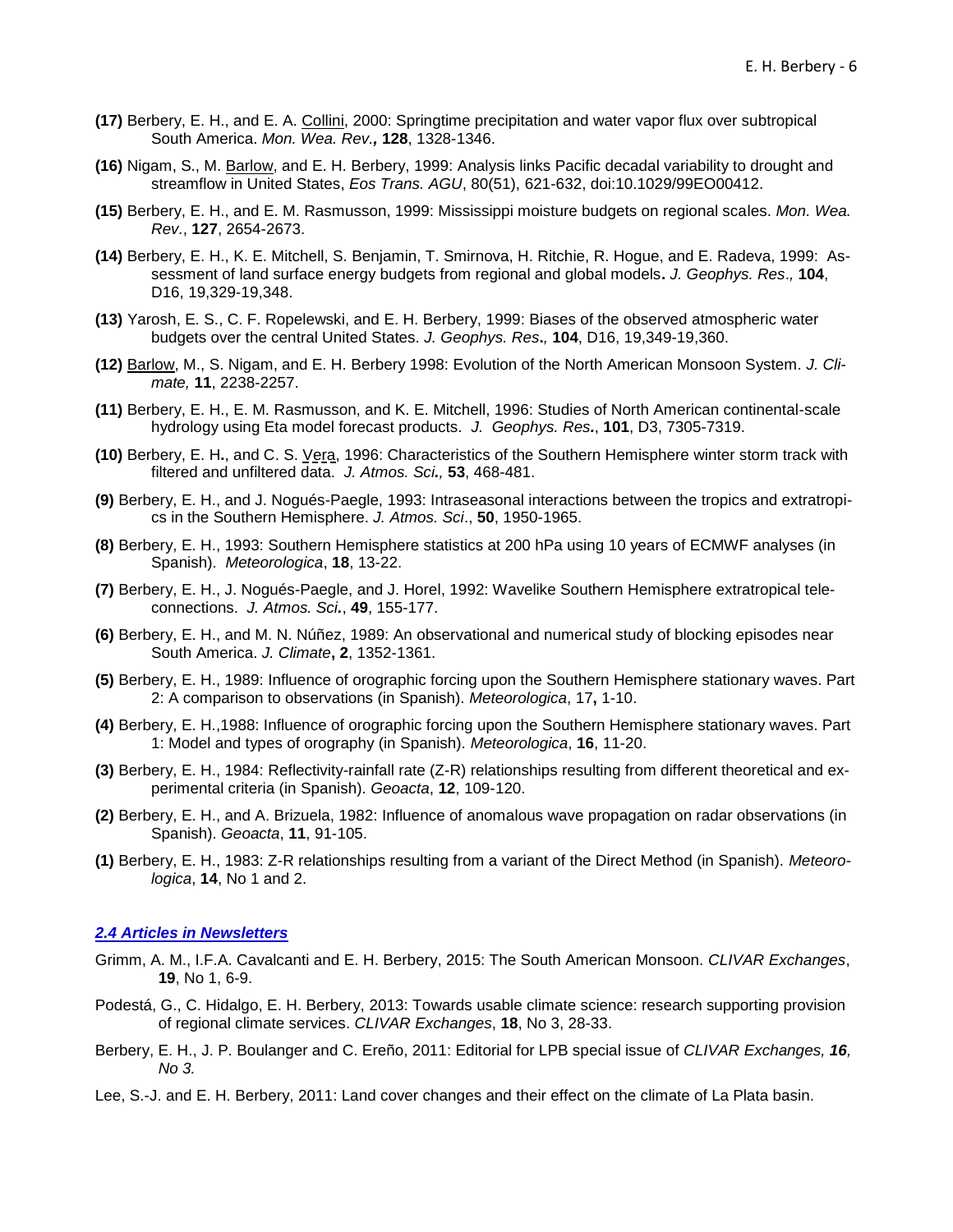*CLIVAR Exchanges,* **16**, No 3, 2-4.

- Berbery, E. H., D. L. Herdies, D. Alcaraz-Segura, L.G. G. de Gonçalves, D. P. Lettenmaier, D. Toll, 2011: The International Summer School on Land Cover Change and Hydroclimate of the La Plata Basin, *CLIVAR Exchanges,***16**, No 3, 5-6.
- Solman, S., E. Sanchez, P. Samuelson, E. H. Berbery, A. Recca Remedio, R. da Rocha, S. Chou, and L. Li, 2011: CLARIS LPB WP5: Regional Climate Change assessments for La Plata Basin. *CLIVAR Exchanges,* **16**, No 3, 19-21.
- Alcaraz-Segura, D., E. H. Berbery, S.-J. Lee, and J. Paruelo, 2011: Use of Ecosystem Functional Types to represent the interannual variability of vegetation biophysical properties in regional models. *VAMOS Newsletter***, 7**, 15-19.
- Berbery, E. H., J. Marengo, C. Ereño, and members of the VAMOS Panel, 2010: Variability of the American Monsoon System (VAMOS) Panel Activity Report. *CLIVAR Exchanges*, **15**, No 4, 18-19.
- Berbery, E. H., J. Marengo, and C. Ereño, 2009: Variability of the American Monsoon System (VAMOS) Panel Activity Report. *CLIVAR Exchanges*, **14**, No 2 and 3, 13-14.
- Berbery E. H., and M. A. Silva Dias, 2006: First Meeting of the LPB Science and Implementation Steering Group, 18–19 September 2006, Guaratinguetá, Brazil. *GEWEX News, 16,* No 4.
- Roads, J., and coauthors (including E. H. Berbery), 2006: Data sets from the Continental-Scale Experiments. *GEWEX News*, **16**, No 3.
- Paegle, J., T. Ambrizzi, E. H. Berbery, and coauthors, 2004: Modeling Studies Related to SALLJEX. *CLIVAR Exchanges*, **9**, No 1.
- Berbery, E. H., E. A. Collini, V. Silva, M. Peña, D. P. Lettenmaier, V. Barros, M. Pyle, 2004: The water cycle of La Plata basin at regional scales. *GEWEX News, 14,* No 1*.*
- Lau, W., J. Matsumoto, M. Bollasina, and E. H. Berbery, 2004: Diurnal variability in the monsoon region: Preliminary results from the CEOP Inter-Monsoon Studies. *CEOP Newsletter*, No 5.
- Berbery, E. H., and C. R. Mechoso, 2000: The hydrologic cycle of the Rio de la Plata basin. *CLIVAR Exchanges*, 5, No 2, 9-11.
- Nogués-Paegle, J., and E. H. Berbery, 2000: Low-Level Jets over the Americas. *CLIVAR Exchanges*, 5, No 2, 6-8.
- Berbery, E. H., K. Mitchell, S. Benjamin, T. Smirnova, H. Ritchie, R. Hogue, and E. Radeva, 1998: Assessment of surface heat fluxes from regional models. *GEWEX News,* **8**, No 3.
- Mitchell, K., T. Black, E. Rogers, C. Peters, Z. Janjic, Y. Xue, C. Ropelewski, J Horel, A. Vernekar, F. Baer, C. Nobre, and E. H. Berbery, 1996: GCIP Improvements to Eta model benefit studies World Wide. *GEWEX News*, **6**, No 2.

## <span id="page-6-0"></span>*2.5 Contributions to Programmatic Documents*

- **2011:** Contributed to the TRACE prospectus and draft of the white paper.
- **2007:** Contributed to the CEOP Science and Implementation Plan.
- **2006: Lead author** of the Chapter *"*Climate Predictability on Intraseasonal to Interannual Time Scales" of the CPPA Science and Implementation Plan/NOAA.
- **2005: Lead author** and co-editor of the La Plata Basin (LPB) Implementation Plan. [http://www.at](http://www.atmos.umd.edu/~berbery/lpb/)[mos.umd.edu/~berbery/lpb/](http://www.atmos.umd.edu/~berbery/lpb/)
- **2004: Co-author** of the North American Monsoon Experiment Science and Implementation Plan. (revision). http://www.eol.ucar.edu/projects/name/documentation/NAME\_sci\_impl.pdf
- **2003**: **Co-author**. GCIP Water and Energy Budget Synthesis (WEBS). http://ecpc.ucsd.edu/gcip/webs.htm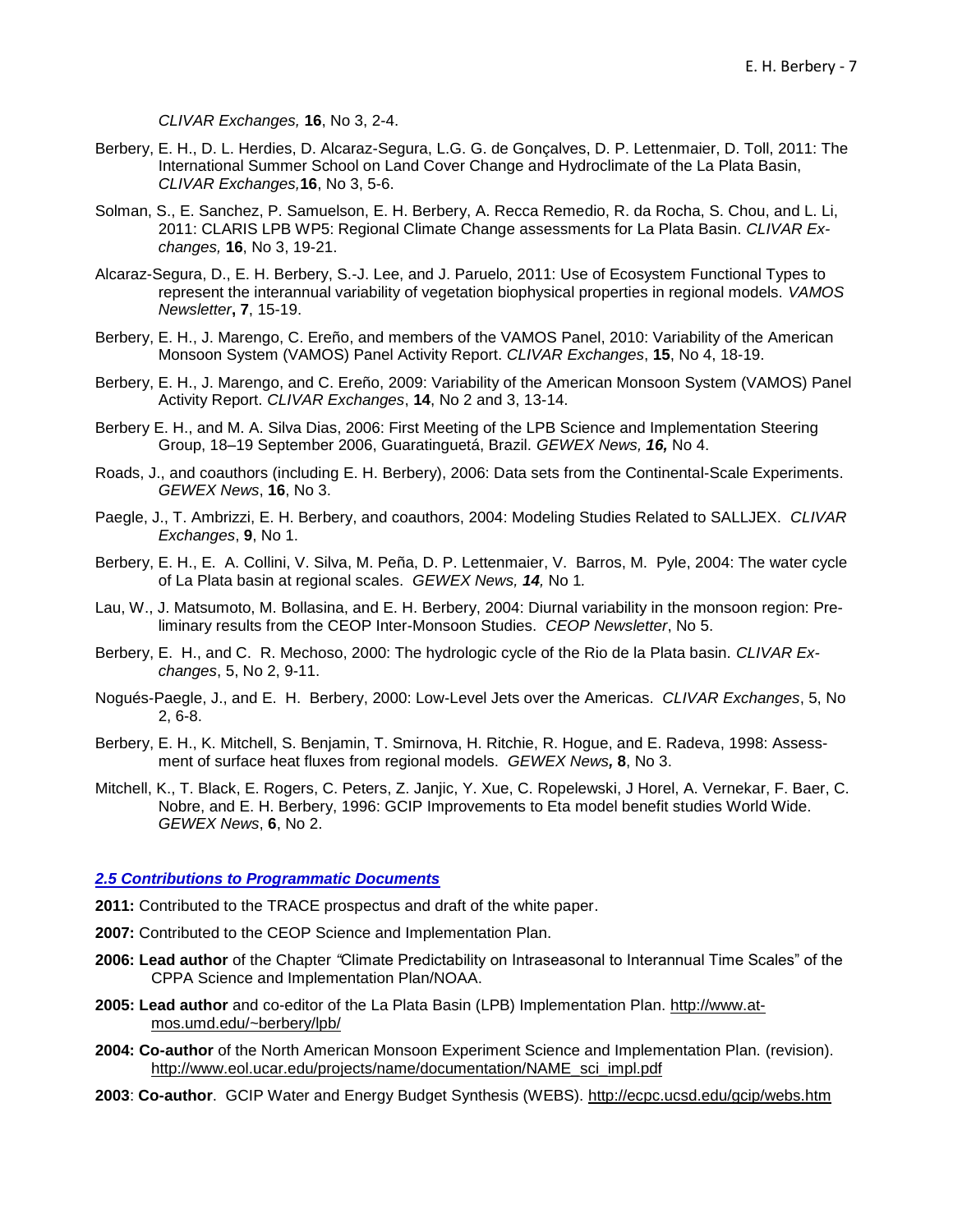- **2001: Co-author** of the North American Monsoon Experiment Science and Implementation Plan.
- **2001**: **Co-author** and **co-editor** of the document VAMOS document "Climatology and Hydrology of the La Plata Basin". [http://www.clivar.org/publications/wg\\_reports/vamos/pdf\\_files/laplata.pdf.](http://www.clivar.org/publications/wg_reports/vamos/pdf_files/laplata.pdf) Also available at http://www.atmos.umd.edu/~berbery/laplata/index.html
- **2000**: **Co-author** of "Modeling in NAME" v1.0.
- **2000**: **Co-author** of the American Low Level Jets (ALLS) A Scientific Prospectus and Implementation Plan. <http://www.met.utah.edu/jnpaegle/research/ALLS.html>

## <span id="page-7-0"></span>*2.6 Talks and other professional papers presented*.

#### *i. Keynote speaker*

- **Berbery, E. H**., 2014: Land cover change effects on South American regional climate. **Ninth International Congress of the Spanish Association of Climatology**, Almeria, Spain, 28-30 October 2014.
- **Berbery, E. H**., K. Mo, O. Müller, and L. Sgroi, 2014: Large-Scale Dynamics and Regional Processes Affecting Droughts in Central Argentina. **Second Int'l Congress of Hydrology of Plains**, Santa Fe, Argentina, 23-26 September 2014.
- **Berbery, E. H**., K. Mo and O. V. Müller, 2013: Droughts in Southern South America: Large-Scale Dynamics and Regional Processes. **Joint Conference of the 11th AsiaFlux Int'l Workshop, the 3rd HESSS, and 14th Annual Meeting of KSAFM "Communicating Science to Society: Coping with Climate Extremes for Resilient Ecological-Societal Systems"**, Seoul, Korea, 21-24 August 2013.
- **Berbery, E. H.,** 2008: The La Plata Basin (LPB) Program. *XV Congresso Brasileiro de Meteorologia*, Sao Paulo, Brazil, Aug 2008.

## *ii. Invited talks*

- **Berbery, E. H**., and co-authors, 2016: Soil Moisture, Soils and Land Cover Effects on Regional Climate (Southern South America). **The GEWEX-SoilWat initiative: first planning workshop for scope and interactions** *Advancing Integration of Soil and Subsurface Processes in Climate Models,* Leipzig, Germany, June 28-30, 2016
- **Berbery, E. H**., 2012: Model Simulations of the Evolution and Variability of the South American Monsoon System (SAMS). **10th Int'l Conference on Southern Hemisphere Meteorology and Oceanography**, Nouméa, New Caledonia, Apr 2012.
- **Berbery, E. H**., K. Mo, and O. Müller, 2011: On the remote and regional forcings of extreme events in southern South America. *Session GC34 Weather and Climate Extremes in the Americas. American Geophysical Union Fall Meeting***,** San Francisco, CA, Dec. 2011.
- **Berbery, E. H.,** D. Alcaraz-Segura, S.-J. Lee, O. V. Müller**,** 2011: The effect of the surface conditions on extreme events: regional model simulations using Ecosystem Functional Types. *WCRP (GEWEX/CLIVAR) Workshop on Drought Predictability and Prediction in a Changing Climate: Assessing Current Capabilities, User Requirements and Research Priorities.* Barcelona, Spain, March 2011.
- **Berbery, E. H.,** and E. Gentile**,** 2010: Regional Hydroclimate Projects as practical tools for the development of Climate Change Policies. *Regional Policy Dialogue Workshop for Latin America and the Caribbean.* Mexico City, Mexico, June 2010.
- **Berbery, E. H.**, 2007: The hydrologic cycle: An evolving view following the steps of Gene Rasmusson. *Eugene Rasmusson Symposium*, *American Meteorological Society Annual Meeting***,** San Antonio, TX, Jan 2007.
- **Berbery, E. H**., and E. A. Collini, 2006: How does soil moisture influence the onset of the South American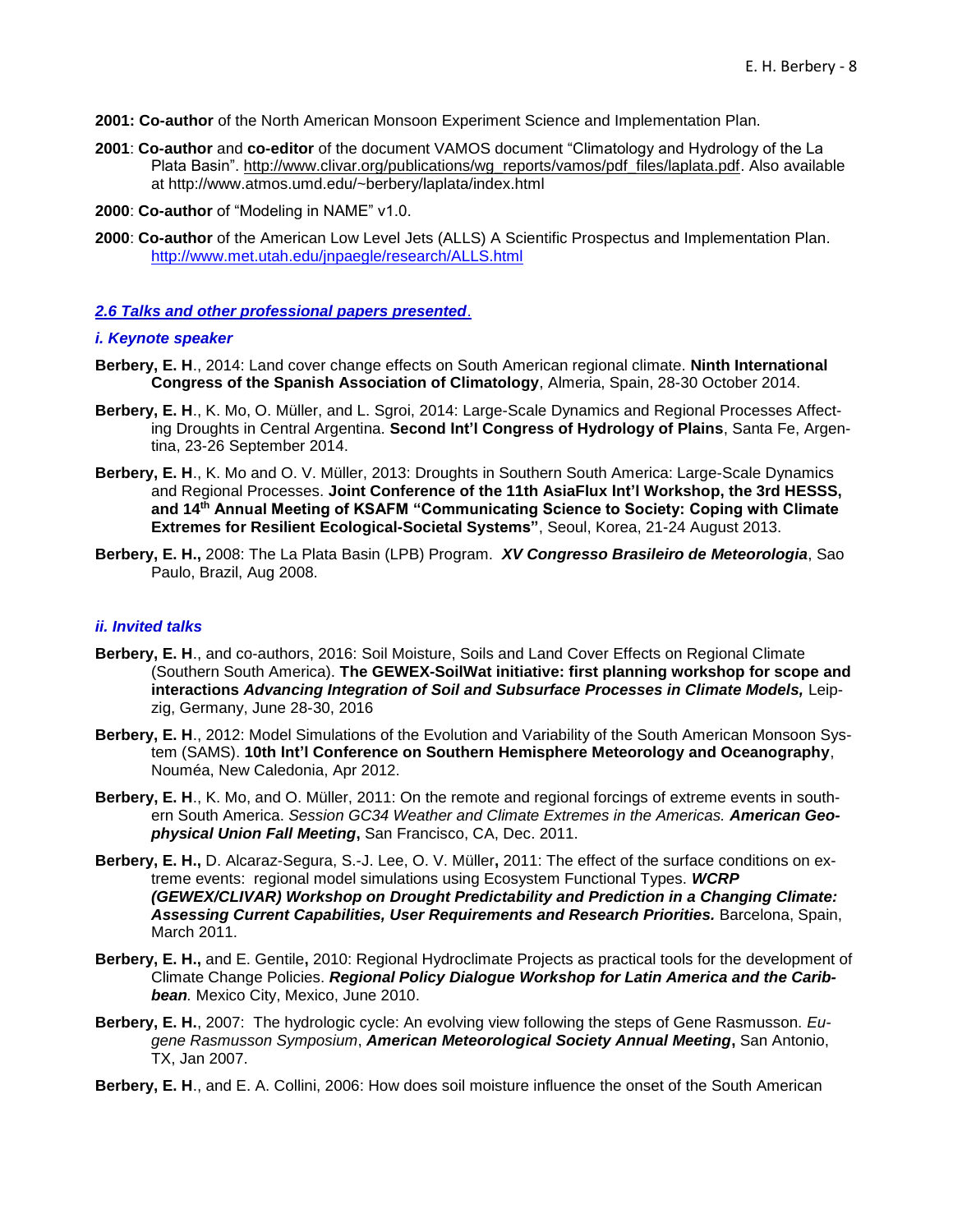Monsoon? *Dynamical Regional Climate Modeling Session of the 2006 Joint Assembly of the American Geophysical Union,* Baltimore, MD, May 2006.

- **Berbery, E. H**., Y. Luo, K. E. Mitchell, A. K. Betts, 2006: Land-atmosphere interactions on North American basins estimated from North American Regional Reanalysis products. *Joint session of the 18th Confer*ence on Climate Variability and Change and the 20th Conference on Hydrology, **American Meteoro***logical Society Annual Meeting***,** Atlanta, GA, Jan. 2006.
- **Berbery, E. H.**, E. Collini, J. S. Paek and M. Pyle, 2002: Mesoscale Diagnosis and Simulation of the South American Monsoon System. *Regional Climate Modeling Session of the 2002 American Geophysical Union***,** San Francisco, CA, Dec. 2002.
- Rasmusson, E. M., **E. H. Berbery,** C. F. Ropelewski and E. S. Yarosh, 1996: An integrated strategy for the evaluation of GCIP continental-Scale land/atmosphere moisture budgets. *Second Int'l Scientific Conference on the Global Energy and Water Cycle*, Washington, DC, June 1996.

#### *iii. Other talks by invitation (a few selected after 1997)*

- **Berbery, E. H.,** 2008**:** La Plata Basin (LPB) Project. *20th Session of the Scientific Steering Group (SSG) of the Global Energy and Water Cycle Experiment (GEWEX).* Buenos Aires, Argentina, Feb 5-0, 2008.
- **Berbery E. H.**, 2006: Research findings using North America Regional Reanalysis. *First CPPA Principal Investigators Meeting*. Tucson, AZ, August 2006.
- **Berbery, E. H.**, 2006: The chapter two on Climate Predictability in of draft CPPA Science & Implementation Plan. *First CPPA Principal Investigators Meeting*. Tucson, AZ, August 2006.
- **Berbery E. H**., 2005: Hydrometeorological Modeling in the South American Monsoon System. *Eighth Annual Meeting of the WCRP/CLIVAR/VAMOS Panel (VPM8)*, Mexico City, Mexico, March 2005.
- **Berbery E. H.**, E. Collini, and V. Silva, 2003: The American Monsoons and their role in the water cycle*. U.S. CLIVAR Pan American Workshop*, September 16-18, 2003
- **Berbery, E. H**., and P. Silva Dias, 2001: The Monsoon Experiment South America (MESA), *VAMOS Panel Meeting 4*, Montevideo, Mar. 2001.
- **Berbery, E. H**., 2000: The Río de la Plata basin. Workshop on the *GEWEX Coordinated Enhanced Observing Period (CEOP) 2001-2002*, Honolulu, Hawaii, Jan. 2000.
- **Berbery, E. H.**, 1999: The South American monsoon and hydrological processes in *Cuenca del Plata*. *GEWEX Hydrometeorology Panel (GHP) Workshop on synthesis of water and energy budgets*, Hamburg, Germany, Sep. 1999.
- **Berbery, E. H**., 1998: Diagnostic studies using products of regional models. *Workshop on the user requirements of a regional reanalysis*. Univ. of Oklahoma, Feb. 1998.

#### *iv. Selected Articles in Conference Proceedings*

- Bracalenti, A., O. Muller and **E. H. Berbery**, 2017: Remote effects of land use changes on southeastern South American climate (in Spanish). XXVIII Reunión Científica de la Asociación Argentina de Geofísicos y Geodestas, La Plata, Argentina.
- Müller O., **E. H. Berbery**, 2014. Routine Forecasting and Monitoring System for Agricultural and Hydrological Applications on La Plata Basin, 2° Congreso Internacional de Hidrología de Llanuras, Santa Fe, Argentina.
- Sgroi, L. C., **E. H. Berbery**, 2014. Caracterización regional de sequías en la zona núcleo de cultivos de la República Argentina. 2° Congreso Internacional de Hidrología de Llanuras, 8 pp.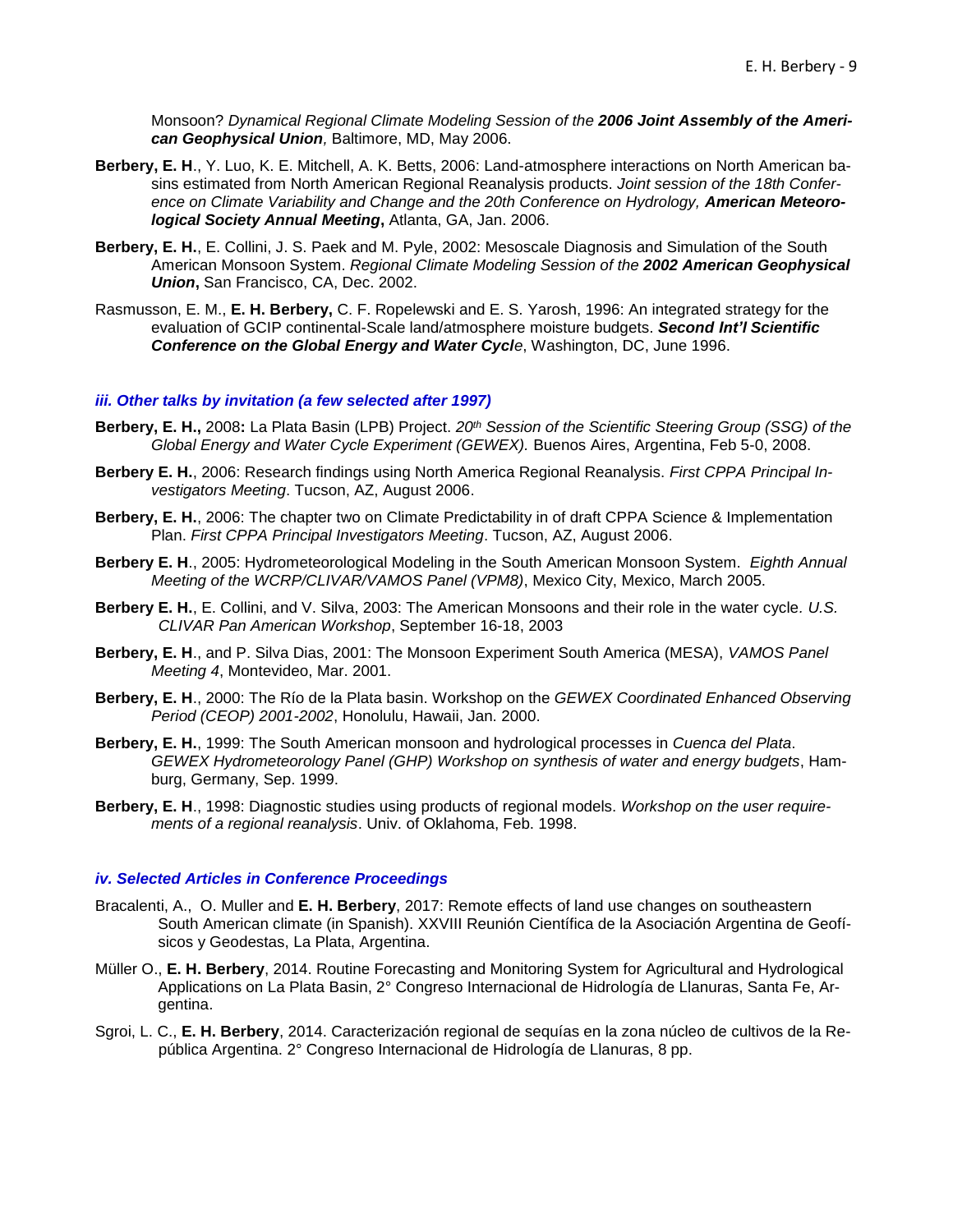- Quadro, M., **E. H. Berbery,** M. A. F. Silva Dias, D. L. Herdies, and L. G. G. Gonçalves, 2013: The atmospheric water cycle over South America as seen in the new generation of global reanalyses. AIP Conf. Proc. 1531, 732 (2013); doi: 10.1063/1.4804874.
- Nogués-Paegle, J., **E. H. Berbery**, E. A. Collini, A. C. Saulo, 2006: An evaluation of the ETA model during SALLJEX. Proceedings of the *8th Conference on Southern Meteorology and Oceanography*, Foz do Iguassu, April 2006.
- Collini, E. A., **E. H. Berbery,** and V. Barros, 2006: Seasonal dependence of surface-atmosphere interactions for subtropical South America, Proceedings of the *8th Conference on Southern Meteorology and Oceanography*, Foz do Iguassu, April 2006.
- Collini, E. A., **E. H. Berbery,** and V. Barros, 2005: La influencia del estado del suelo en la precipitación del Monzón de Sudamérica, *IX Congreso Argentino de Meteorología (CONGREMET IX),* Buenos Aires, Oct. 2005.
- Collini, E. A., and **E. H. Berbery**, 2000: Evaluation of the National Centers for Environmental Prediction Eta model for South America. Proceedings of the *6th Conference on Southern Meteorology and Oceanography*. Santiago, Chile, Apr. 2000.
- **Berbery, E. H.,** and E. A. Collini, 1999: Warm season moisture transports over South America estimated from Eta model forecasts. Proceedings of the *10th Symposium on Global Change Studies.* Dallas, TX, Jan. 1999.
- **Berbery, E. H**., and E. M. Rasmusson, 1997: Mesoscale moisture analysis of the North American Monsoon. Proceedings of the *22nd Climate Diagnostics Workshop*, Berkeley, CA, Oct. 1997.
- Barlow, M. S. Nigam, and **E. H. Berbery**, 1997: Linear dynamics in the North American Monsoon System. Proceedings of the *22nd Climate Diagnostics Workshop*, Berkeley, CA, Oct. 1997.
- Collini, E. A., **E. H. Berbery,** and E. Rogers, 1997: Applications of the Eta model to the South American region. Proceedings of the *5th Int'l Conference on Southern Hemisphere Meteorology and Oceanography*, Apr. 1997, Pretoria, South Africa.
- Yarosh, E. S. C. F. Ropelewski, and **E. H. Berbery**, 1997: Observed water budgets over the GCIP domain: role of diurnal variability and spatial resolution. Proceedings of the *13th Conference on Hydrology*, Long Beach, CA, Jan. 28-Feb. 2, 1997.
- Barlow, M., **E. H. Berbery**, S. Nigam, and E. Rasmusson, 1997: The climatological large scale structure of the Mexican Monsoon and its relationship to the large scale circulation. Proceedings of the *7th Conference on Climate Variations*, Long Beach, CA, Jan. 28-Feb. 2, 1997.
- Vera C. S., and **E. H. Berbery**, 1997: Features of the Southern Hemisphere winter storm track near the Andes Mountains. Proceedings of the *7th Conference on Climate Variations*, Long Beach, CA, Jan. 28-Feb. 2, 1997.

#### *v. Number of contributed talks/posters (since 2000)*

About 10 per year on average.

#### *vi. Invited Seminars (since 1990)*

- Nov. 2016 Climate Extremes and the role of Land Surface on Regional Cliimate. Universidad Nacional del Litoral (Santa Fe, Argentina).
- Aug. 2010 Land Cover/Land Use Changes and Their Impact on Regional Climate. Universidad Nacional del Litoral (Santa Fe, Argentina).
- Apr. 2010 Modeling Land Cover/Land Use Changes and Their Impact on Regional Climate. Department of Atmospheric and Oceanic Science, University of Maryland.
- Mar. 2008 The La Plata Basin (LPB) Regional Hydroclimate Project: Opportunities for collaborations between research and operations. National Weather Service, Argentina.
- Oct. 2007 The La Plata Basin (LPB) Regional Hydroclimate Project. University of Buenos Aires, Argentina.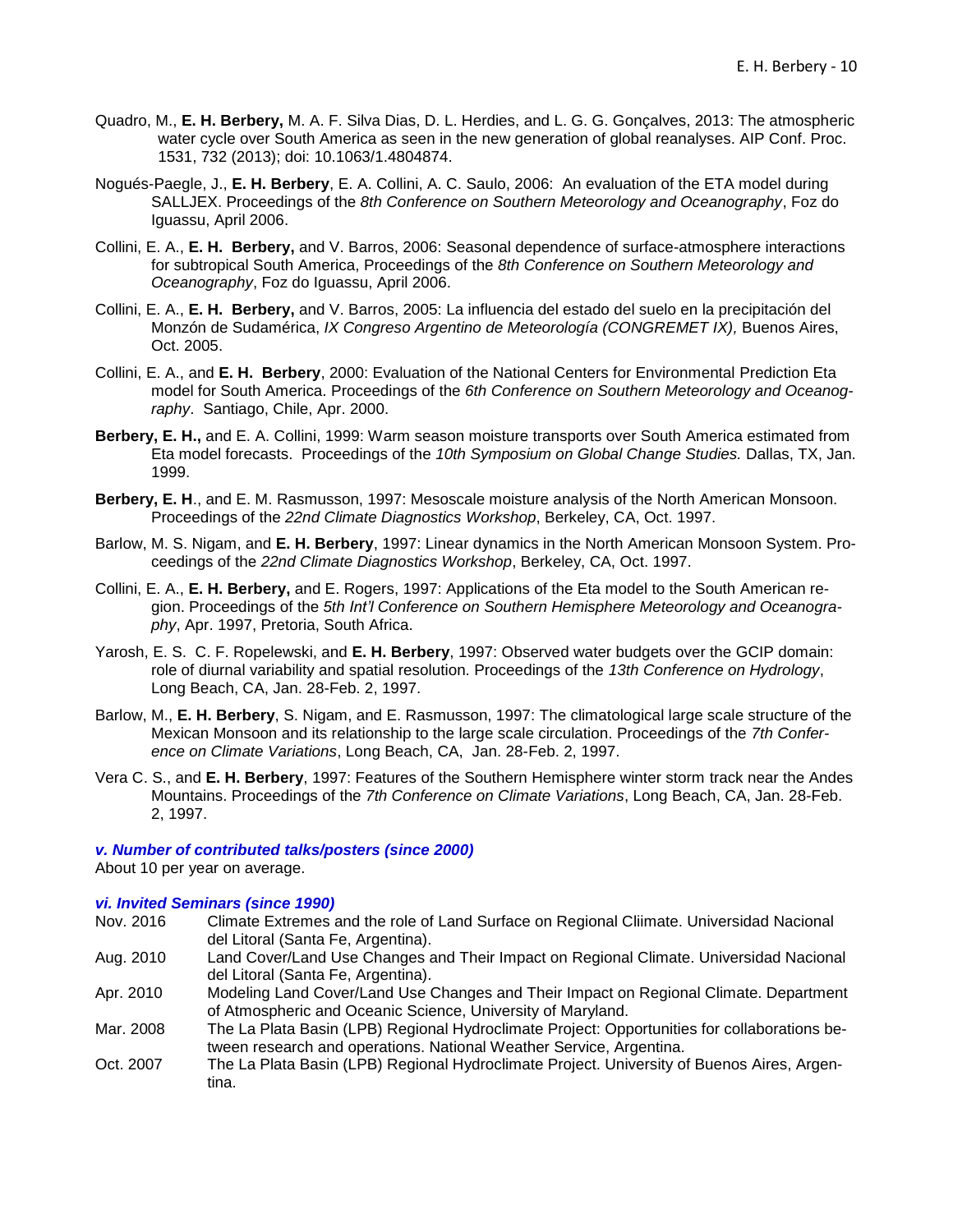| Nov. 2006             | The La Plata Basin (LPB) Experiment in South America. Institut Pierre Simon Laplace, Univer-<br>sité Pierre et Marie Curie, Paris, France.                      |
|-----------------------|-----------------------------------------------------------------------------------------------------------------------------------------------------------------|
| Aug. 2006             | The La Plata Basin (LPB) in South America - A GEWEX/CLIVAR Continental Scale Experi-<br>ment. Office of Hydrological Development, NOAA.                         |
|                       |                                                                                                                                                                 |
| May 2006<br>Feb. 2006 | Modeling and Diagnostic Studies of the North American Monsoon, Duke University.<br>Land surface-atmosphere interactions in the Americas. Iowa State University. |
|                       |                                                                                                                                                                 |
| Jan. 2003             | Eta model-estimated land surface processes and the hydrologic cycle of the Mississippi basin.<br>EMC/NCEP/NOAA.                                                 |
| Nov. 2002             | Mesoscale diagnosis and simulation of the South American Monsoon. Int'l Research Institute<br>for Climate Prediction (IRI).                                     |
| Dec. 2000             | Studies of the American monsoons using the Eta model and observations. NESDIS/NOAA.                                                                             |
| Feb. 2000             | Eta model-based studies of the American Monsoons, National Centers for Environmental Pre-<br>diction.                                                           |
| Nov. 1999             | Mesoscale circulations in the American Monsoons. Goddard Space Flight Center, NASA                                                                              |
| Apr. 1999             | Mesoscale diagnosis of the American Monsoons. Office of Global Programs, NOAA.                                                                                  |
| Mar. 1999             | Mesoscale moisture analysis of the American Monsoons. Department of Meteorology, Univer-                                                                        |
|                       | sity of Maryland.                                                                                                                                               |
| May 1997              | Mississippi Moisture Budgets. Department of Meteorology, University of Utah.                                                                                    |
| Feb. 1995             | Studies of North American Continental-scale hydrology using Eta model forecast products.                                                                        |
|                       | Department of Meteorology, University of Maryland.                                                                                                              |
| Jul. 1995             | Use of Eta model output for continental scale hydrological studies. National Meteorological                                                                     |
|                       | Center.                                                                                                                                                         |
| Jan. 1994             | Use of the Eta model products to obtain estimates of the water vapor balance components.<br>National Meteorological Center.                                     |
| Oct. 1993             | Southern Hemisphere teleconnections intraseasonal time scales. Laboratoire de Météorolo-<br>gie Dynamique, France.                                              |
| Oct. 1993             | South American blocks, persistent anomalies and aspects of synoptic scale fluctuations. Labo-                                                                   |
|                       | ratoire de Météorologie Dynamique, France.                                                                                                                      |
| Aug. 1993             | Water vapor balances on continental/subcontinental scales. Development Division, National<br>Meteorological Center.                                             |
| Apr. 1993             | Structure and evolution of Southern Hemisphere extratropical teleconnections. Climate Diag-                                                                     |
|                       | nostics Group, Greenbelt, NASA.                                                                                                                                 |
| Feb. 1993             | Structure and evolution of Southern Hemisphere extratropical teleconnections. Department of                                                                     |
|                       | Meteorology, University of Maryland.                                                                                                                            |
| Mar. 1992             | Southern Hemisphere intraseasonal oscillations. CADIC-CONICET, Ushuaia, Tierra del                                                                              |
|                       | Fuego, Argentina.                                                                                                                                               |
| Mar. 1992             | Extratropical teleconnections and persistent anomalies. Institute of Fluid Mechanics and Envi-                                                                  |
|                       | ronmental Engineering (IMFIA), College of Engineering, Montevideo, Uruguay.                                                                                     |
| Mar. 1992             | Tropical-extratropical interactions. Institute of Fluid Mechanics and Environmental Engineering                                                                 |
|                       | (IMFIA), College of Engineering, Montevideo, Uruguay.                                                                                                           |
| Aug. 1991             | The effect of orography upon large scale circulation. College of Engineering, University of La<br>Plata, Argentina.                                             |
| Jul. 1991             | Tropical-extratropical interactions and teleconnections. Center for Sea and Atmosphere Re-                                                                      |
|                       | search, Argentina.                                                                                                                                              |
| Dec. 1990             | Low frequency events in the atmosphere: Teleconnections and Blocks. Department of Atmos-                                                                        |
|                       | pheric Sciences, University of Buenos Aires, Argentina.                                                                                                         |
| Nov. 1990             | Large scale features associated with blocking in South America. Department of Meteorology,                                                                      |
|                       | University of Utah.                                                                                                                                             |

# <span id="page-10-0"></span>*2.7 Dissemination*

- **Berbery, E. H.,** 2010: Modeling and Climate Change Projections for South America*. Training Workshop on Climate Change and Water Resources,* Monterrey, Mexico, August 2010.
- **Berbery, E. H.,** 2011: Impacts of agriculture on climate*. Science-Policy Forum "Agricultural expansion is creating wealth for nations; is it also destroying the natural resource base for development?*" Asuncion, Paraguay, 7 April 2011.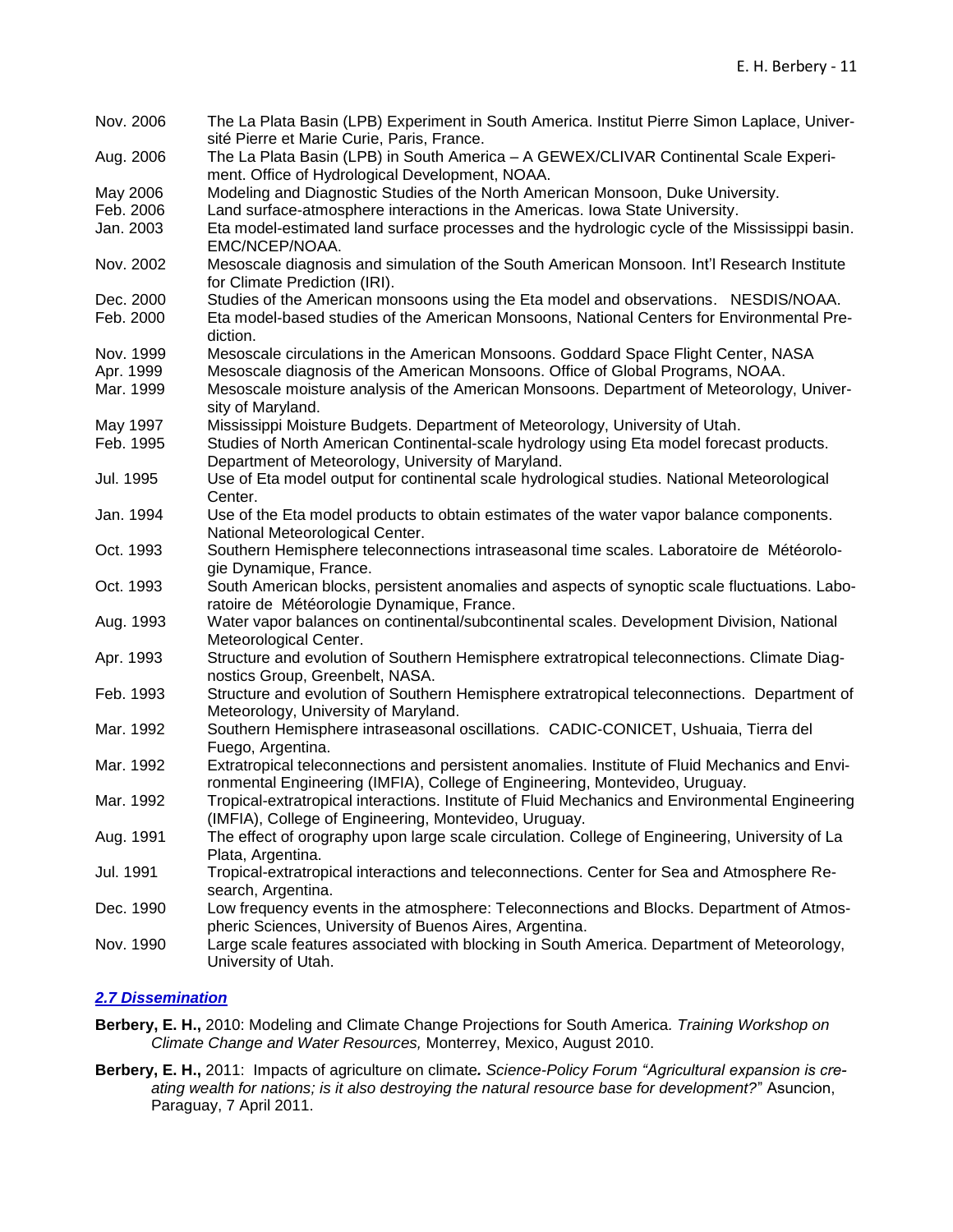# <span id="page-11-0"></span>*2.8 Research Grants*

| <b>Agency</b>        | <b>Title</b>                                                                                                                                                                  | <b>Capacity</b> | <b>Period</b>    | <b>Amount</b> |
|----------------------|-------------------------------------------------------------------------------------------------------------------------------------------------------------------------------|-----------------|------------------|---------------|
|                      |                                                                                                                                                                               |                 |                  |               |
| NOAA/<br><b>CICS</b> | GOES-R Water Cycle Products and Services to Support<br>the National Weather Service                                                                                           | PI              | 2016-<br>2018    | \$1,152,050   |
| NOAA/<br><b>CICS</b> | The imprint of storm tracks on high Impact weather                                                                                                                            | PI              | 2013-<br>2018    | \$225,862     |
| NOAA/<br><b>CICS</b> | <b>Enhancing SCSB Computing Environment</b>                                                                                                                                   | PI              | 2015             | \$50,000      |
| NOAA/<br><b>CICS</b> | Progress and Dissemination of CICS-MD Research for<br>JPSS/S-NPP                                                                                                              | PI              | 2011             | \$41,000      |
| <b>NOAA</b>          | Cooperative Institute for Climate and Satellites                                                                                                                              | Co-PI           | 2014-<br>2019    | \$93 M        |
| <b>IADB</b>          | Hydro-climate Services in La Plata River Basin                                                                                                                                | Co-PI           | 2013-<br>2014    | \$294,443     |
| IAI                  | <b>Bridging Ecosystem Services and Territorial Planning</b><br>(BEST-P): A Southern South American initiative                                                                 | Co-PI           | 2013-<br>2018    | \$698,995     |
| IAI                  | Towards usable climate science - Informing sustainable<br>decisions and provision of climate services to the agricul-<br>ture and water sectors of southeastern South America | Co-PI           | 2012-<br>2017    | \$765,499     |
| <b>NASA</b>          | Integrating NASA Earth Sciences Research results into<br>Decision Support Systems for Agriculture and Water Man-<br>agement in South America                                  | PI              | 2009-<br>2013    | \$1,232,370   |
| <b>NOAA</b>          | Monitoring and Prediction of Hydroclimate over Pan Amer-<br>ica based on the Climate Forecast System Reanalysis<br>and Reforecast Products                                    | PI              | 2009-<br>2013    | \$155,999     |
| IAI                  | The Impact of Land Cover and Land Use Changes on the<br>Hydroclimate of the La Plata Basin                                                                                    | PI              | 2008-<br>2011    | \$679,837     |
| EC                   | A Europe-South America Network for Climate Change<br>Assessment and Impact Studies in La Plata Basin<br>(CLARIS-LPB)                                                          | Co-PI           | 2008-<br>2012    | € 3.6 M       |
| <b>NASA</b>          | Evaluation and assimilation of NASA's remote sensing<br>products in support of science activities in the La Plata<br>basin                                                    | PI              | 2008-<br>2011    | \$412,433     |
| <b>NSF</b>           | Land-atmosphere interactions and the hydro-climate<br>predictability of the South American Monsoon System                                                                     | PI              | 2007-<br>2010    | \$404,770     |
| <b>NSF</b>           | On the Causes of Recent Trends in Precipitation over La<br>Plata Basin and Their Impact on the Basin's Hydrology                                                              | PI              | 2005-<br>2008    | \$192,004     |
| <b>NOAA</b>          | Regional diagnosis and predictability of North American<br>land surface-water cycle interactions                                                                              | PI              | 2004-<br>2007    | \$303,717     |
| <b>NOAA</b>          | Regional Climate Data Assimilation System (R-CDAS)<br>and NAME Data Impact and Prediction Experiments                                                                         | Co-PI           | 2005-<br>2008    | \$132,000     |
| <b>NOAA</b>          | Mesoscale diagnosis of the South American monsoon<br>and its linkages to hydrometeorological processes over<br>La Plata basin                                                 | PI              | 2003-<br>2006    | \$303,717     |
| <b>NOAA</b>          | An Eta model transferability study with applications to<br>the hydrological cycle of the La Plata basin                                                                       | PI              | $2001 -$<br>2005 | \$147,967     |
| <b>NSF</b>           | Anomalous regional climate event studies with variable<br>resolution stretched grid GCMs                                                                                      | Co-PI           | $2001 -$<br>2005 | \$497,653     |
| <b>NASA</b>          | Climate studies on variability and predictability of the<br>water and energy cycles using a variable resolution                                                               | PI              | 2002-<br>2006    | \$388,120     |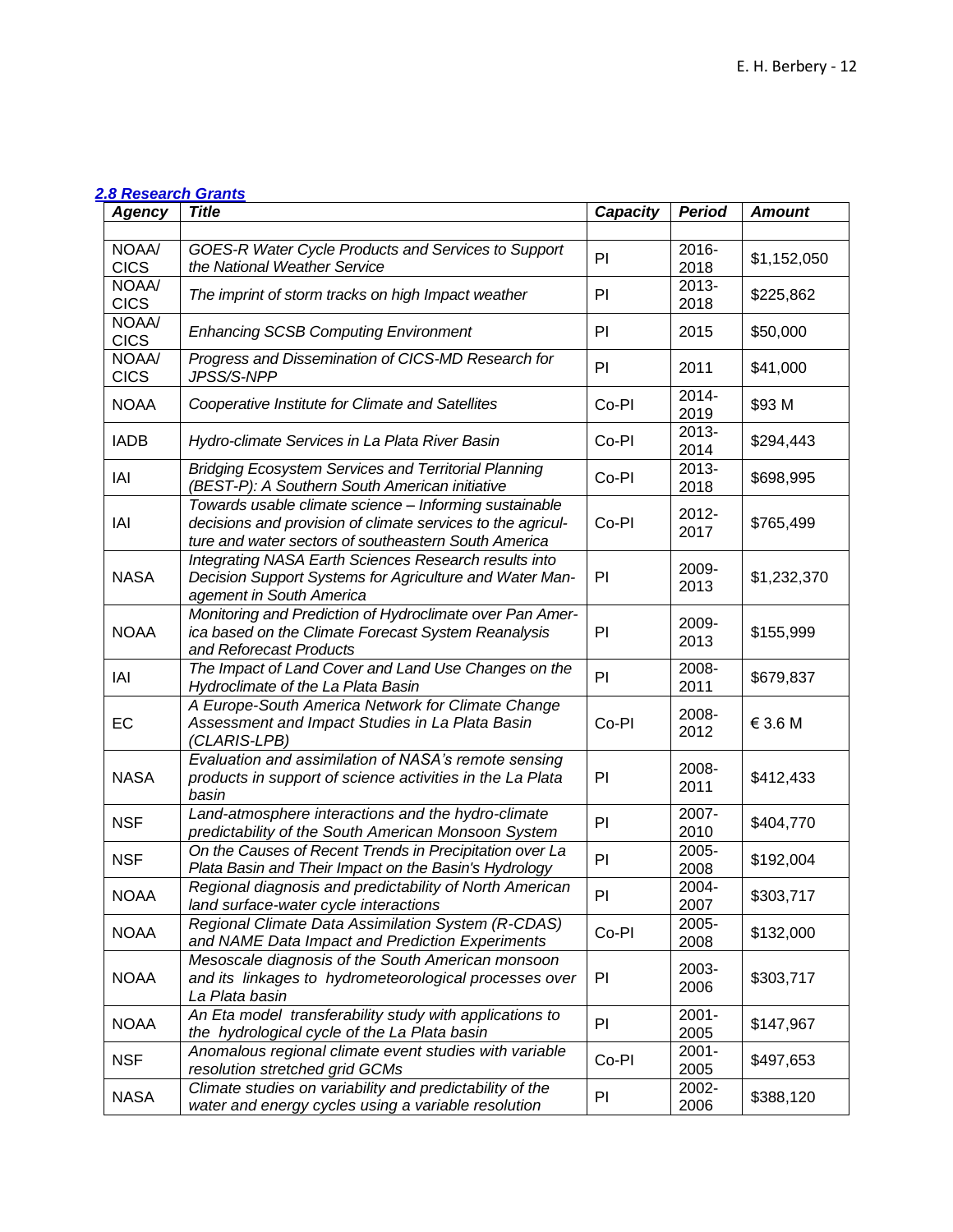|             | GCM                                                                                                   |       |                  |                                    |
|-------------|-------------------------------------------------------------------------------------------------------|-------|------------------|------------------------------------|
| IAI         | Development of a collaborative research network for the<br>study of regional climate                  | Co-PI | 1999-<br>2006    | $-$ \$20,000<br>(UMD por-<br>tion) |
| <b>NOAA</b> | Variability of the South American monsoon and its link-<br>ages to hydrometeorological processes      | PI    | 2000-<br>2004    | \$295,760                          |
| <b>NOAA</b> | Regional water and energy budgets: The perspective of<br>operational modeling suites and observations | PI    | $2000 -$<br>2004 | \$404,303                          |
| <b>NOAA</b> | Dynamical diagnoses of the precipitation and circulation<br>variability over the Americas             | PI    | 1997-<br>2000    | \$316,916                          |
| <b>NOAA</b> | Studies of North American continental-scale hydrology<br>using Eta model analysis/forecast products   | PI    | 1997-<br>2000    | \$310,000                          |
| IAI         | Global Change Effects in the Southwestern Atlantic                                                    | Co-PI | 1996-<br>1998    | \$43,530                           |

(IAI: Inter American Institute for Global Change Research.)

#### <span id="page-12-0"></span>*2.9 Editorial boards*

Associate Editor of *Meteorologica*, 1982-1987. (*Meteorologica* is a magazine edited by the Argentine Center of Meteorologists.)

Member of the Editorial Board of *Meteorologica*. 1992-present. Member of the Editorial Board of *Geoacta*. 1998-present.

#### <span id="page-12-1"></span>*2.10 Reviewer*

| Science                       | J. Climate                     | J. Hydrometeor.              |
|-------------------------------|--------------------------------|------------------------------|
| Journal of Appl. Meteorol.    | Mon. Wea. Rev.                 | J. Atmos. Sci.               |
| Wea. Forecasting              | Bull, Amer, Meteor, Soc.       | J. Geophys. Res.-Atmospheres |
| Atmos. Sci. Letters           | Geophys. Res. Letters          | Atmosphere-Ocean             |
| Int'l Journal Climatol.       | <b>Climate Dynamics</b>        | J. Meteor. Soc. Japan        |
| Theor. Appl. Climatology      | Hydrol. Sci. Journal           | Encyclopedia of Hydrol Sci.  |
| J. Policy Anal. and Manag.    | Meteorologica (AR)             | Geoacta (AR)                 |
| Revista Bras. de Meteorologia | <b>Climatic Change</b>         | J. Arid Environments         |
| Scientia Agricola (BR)        | <b>Global Planetary Change</b> | J. Hydrol.                   |
| <b>HESS</b>                   |                                |                              |

## <span id="page-12-2"></span>*2.11 Model and Web developments*

Forecasts for South America: <http://www.atmos.umd.edu/~berbery/research>

## <span id="page-12-3"></span>**3. TEACHING, MENTORING, AND ADVISING**

#### <span id="page-12-4"></span>*3.1 Research advisor*

*(all at the University of Maryland, unless otherwise stated)*

### *PhD*

Mathew Barlow (Ph. D., graduated 1999, co-advised with Sumant Nigam) Yan Luo (Ph. D., graduated 2006) Emily J. Becker (Ph. D., graduated 2008) Seung-Jae Lee (Ph. D., graduated 2010) Katherine Lukens (Ph. D., expected graduation 2018) Eli J. Dennis (Ph. D candidate, started 2017)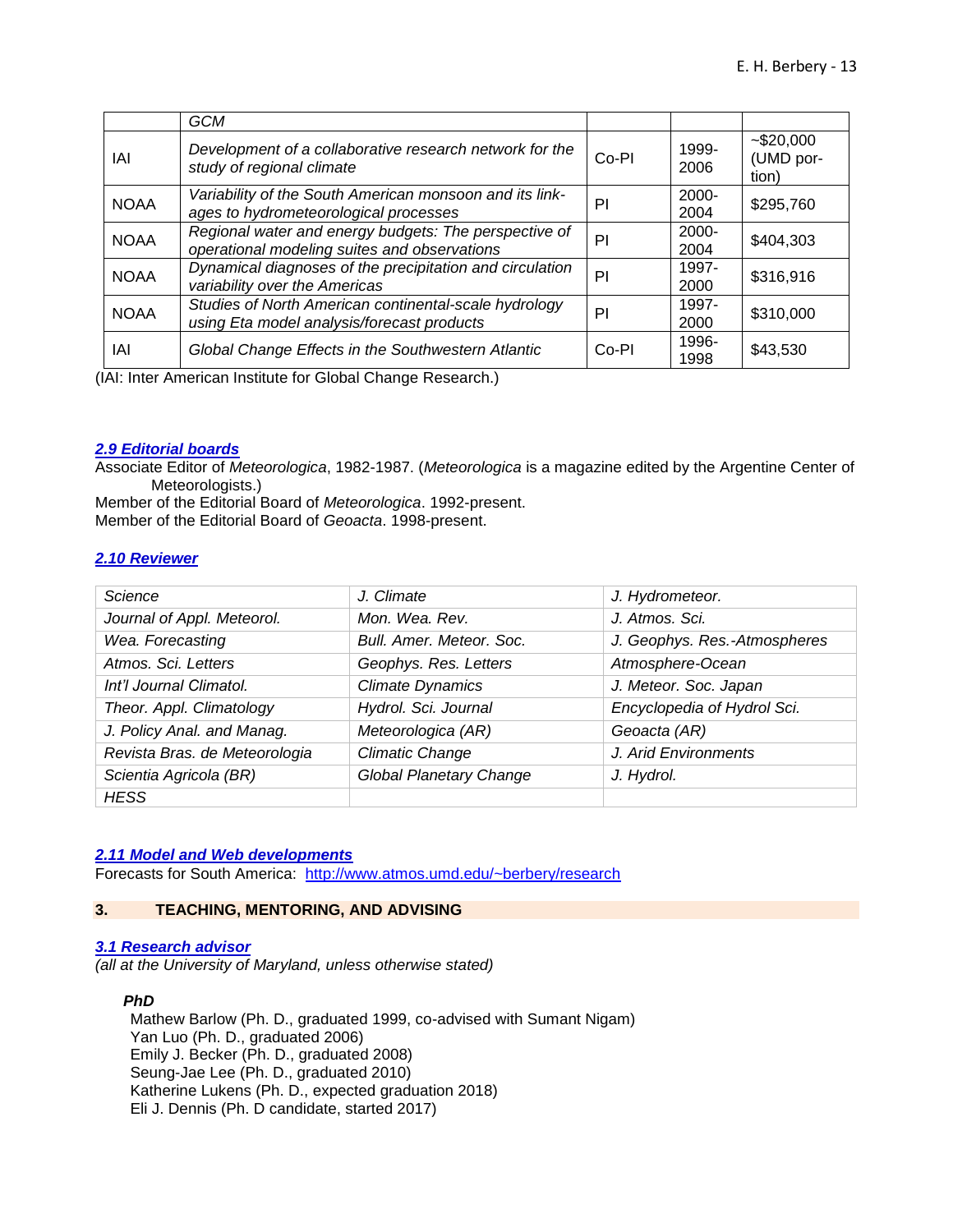Estela Collini (Ph. D., graduated 2009, *University of Buenos Aires*, *Argentina*)

Omar V. Müller (Ph. D., graduated 2015; *Universidad Nacional del Litoral*, *Santa Fe, Argentina*)

Leandro Sgroi (Ph.D., graduated 2017, co-advisor); *Universidad Nacional del Litoral*, *Santa Fe, Argentina*)

Mario Francisco Leal de Quadro (Ph. D., 2012; external advisor, *University of Sao Paulo, Brazil*) Marília Guedes do Nascimento (Ph. D., 2013; external advisor, Instituto Nacional de Pesquisas Espaciais, Brazil)

Maria Agostina Bracalenti (Ph.D., started 2016); *Universidad Nacional del Litoral*, *Santa Fe, Argentina*)

## *MSc*

Wanchun Chen (1998) Yan Luo (2003) Viviane Silva (2004) J.-S. Paek (2005) Emily J. Becker (2006) Katherine Lukens (2015)

## *Undergraduate Tutoring*

Katherine O'Brien, summer 2011, 2012, 2013 Michael Natoli, summer 2013, 2014, 2015 Marcel Caron, 2016

## <span id="page-13-0"></span>*3.2 Postdocs*

Carolina Vera (CONICET, Argentina, 1993-1998); Claudio Menendez (CONICET, Argentina, 1994-1995); Yimin Ji (1996); Malaquias Peña (2003-2004); Domingo Alcaraz-Segura (Universidad de Almeria, Spain, 2009-2010); Anna A. Sörensson (IAI, Argentina 2010-2011). Omar Müller (CONICET, 2015-pres.) Miguel Lovino (CONICET, 2015-pres.)

# <span id="page-13-1"></span>*3.3 Specialty examination committees*

*(To evaluate Ph. D. Prospectus)* Michael Taylor, Yimin Ji, Clemente Tanajura, Alfredo Ruiz-Barradas, Pablo Grunmann, Chi-Jan Meng (M. Sc.), Hengmao Wang., Kris Karnauskas, Hong Li, Junjie Liu, Ernesto Muñoz, Fan Lei; Lisa Murphy; Massimo Bollasina; Wallace Hogsett; Martina Ricko; Eric Nussbaumer; Jeehye Han.

## <span id="page-13-2"></span>*3.4 Ph.D. Dissertation committees*

Zhiyuan Dai, Alfredo Ruiz-Barradas, Rob Swanson (University of Utah), Arief Sudradjat (Department of Civil and Environmental Engineering, UMD), Marcos Andrade, Kris Karnauskas, Ernesto Muñoz, Junjie Liu, Wallace Hogsett, Massimo Bollasina.

## <span id="page-13-3"></span>*3.5 Ph.D. Dissertation committees at the University of Buenos Aires*

G. Silvestri (2003); Anna A. Sörensson (2010); Maximiliano Viale (2010); Fernanda Cabré (2012); Natalia Pessaq (2013).

## <span id="page-13-4"></span>*3.6 General Courses Taught*

## *At the University of Maryland*

- METO 617: General Circulation of the Atmosphere (Spring 2001).
- METO 798: Directed Graduate Research (2002; 2003)
- METO 899: Doctoral Dissertation Research (2003-present)
- Developed the syllabus for a course called "*The Hydrologic Cycle as a component of the Earth System".*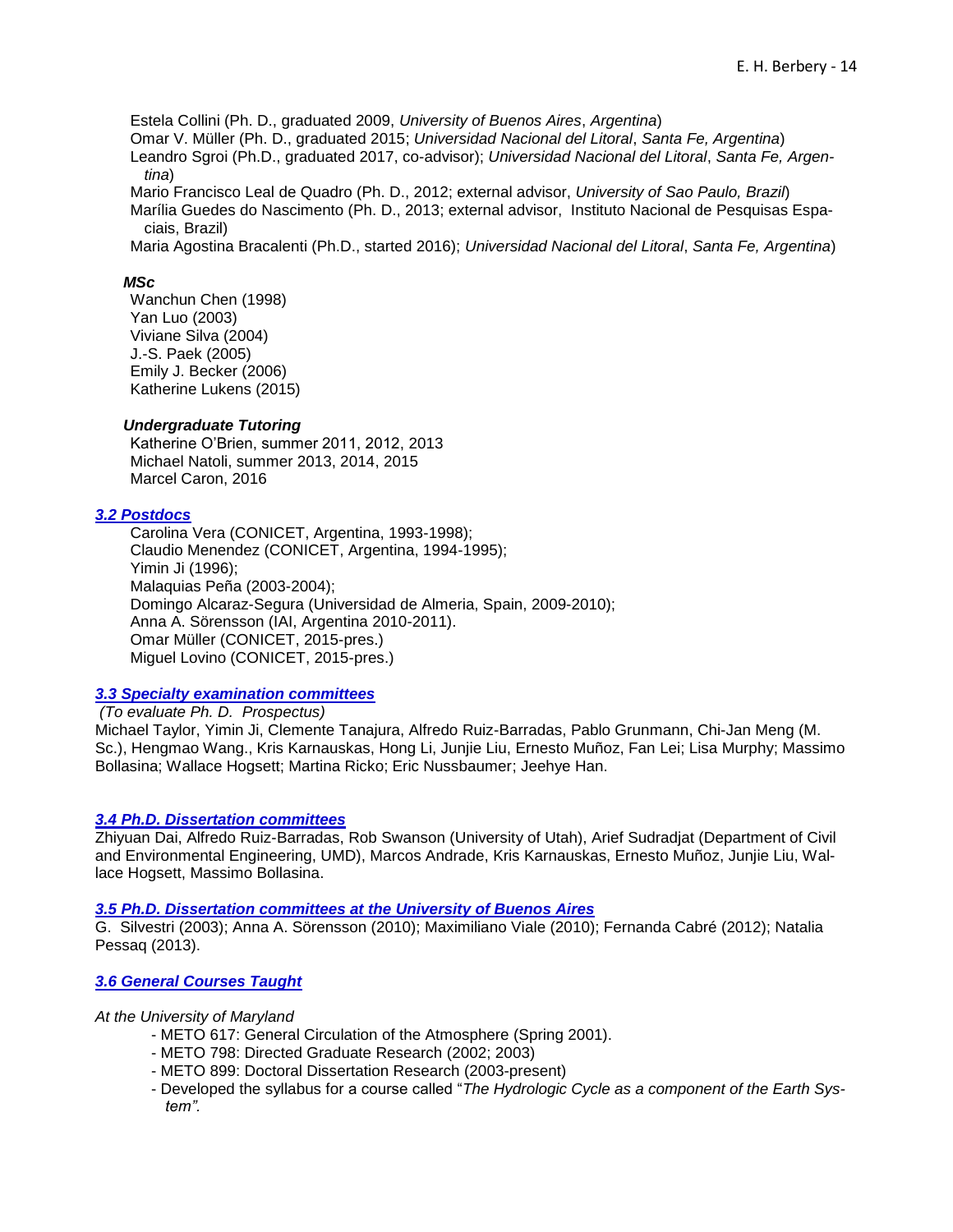## *At the University of Buenos Aires, Argentina (1977-1992)*

- Taught courses for undergraduate and graduate students on:
- Fluid Mechanics,
- Atmospheric Physics,
- Thermodynamics of the Atmosphere,
- Cloud Physics,
- Synoptic Meteorology,
- *At the University of La Plata, Argentina (1976-1977)*
	- Taught Meteorology for graduate students of Geophysics.

#### *At the University of Utah (1988-1989; temporary substitutions)*

- 512. Principles of motion: sound, gravity and Rossby waves.
- 615. Advanced planetary circulations: Isentropic analysis
- 513. Weather analysis and prediction: The energetics of baroclinic waves.

## *At the Universidad Nacional de Asunción, Paraguay (April 2011)*

- Land use effects on the water balance and climate of large areas - regional climate models. Guest speaker at the *IAI Training Institute on Land Use Change Analysis and Water and Food Security in the La Plata Basin Region*

## <span id="page-14-0"></span>*3.7 The International Summer School on Land Cover Change and Hydroclimate of the La Plata Basin*

Organizers: E. Berbery, D. Herdies. This course was taught during 02–13 November 2009 in Foz do Iguaçu, Brazil. About 45 students from Latin America were selected from a total of about one hundred applicants. Syllabus: The hydroclimate of the La Plata basin; Ecosystems, land cover/land use; Regional modeling; Hydrological modeling; Land-atmosphere interactions and feedbacks; Data assimilation systems; Regional land data assimilation systems; Remote sensing; Satellite products and their input in data assimilation systems. Credits were given to Ph.D. students at several Universities.

## <span id="page-14-1"></span>*3.8 Specialized Courses Taught*

*(With credits for Ph.D. students)* 

#### *At the University of Buenos Aires, Argentina*

- Theory and Observations of Intraseasonal Time Scale Phenomena (1991)

This was a special course for an audience ranging from Teaching Assistants to Assistant Professors. It covered many aspects that were the most recent research on dynamics and climate with a particular focus on the Southern Hemisphere. The course offered a view of intraseasonal scale phenomena based on concepts of Rossby Wave Propagation, Rossby Wave Sources, Potential Vorticity, Eliassen-Palm Fluxes and Plumb's Fluxes.

#### - South American Climate Diagnosis and Dynamics (June 2003; together with Dr. V. Barrros).

This course focused on the main features of the Climate in South America: The summer monsoon and its components; the South Atlantic Convergence Zone; the Low-level Jet east of the Andes; Mesoscale Convective Systems; storm tracks and wave guides. The course discussed potential local and remote forcings and their potential impacts on the hydroclimate of large basins.

### <span id="page-14-2"></span>*3.9 Tutoring of Visiting Scientists*

From the Peruvian Weather Service: Clara Oria (Peru); Amelia Diaz (Peru); Grinia Avalos (Peru): Estela Collini (Argentina). Omar Müller (Argentina), Leandro Sgroi (Argentina), Miguel Lovino (Argentina), Luis Blacutt (Bolivia)

## <span id="page-14-3"></span>*3.10 Teaching Notes*

- Berbery, E. H., 1993: Stationary waves in the atmospheric circulation, 12pp, Dept. of Atmospheric Sciences, University of Buenos Aires.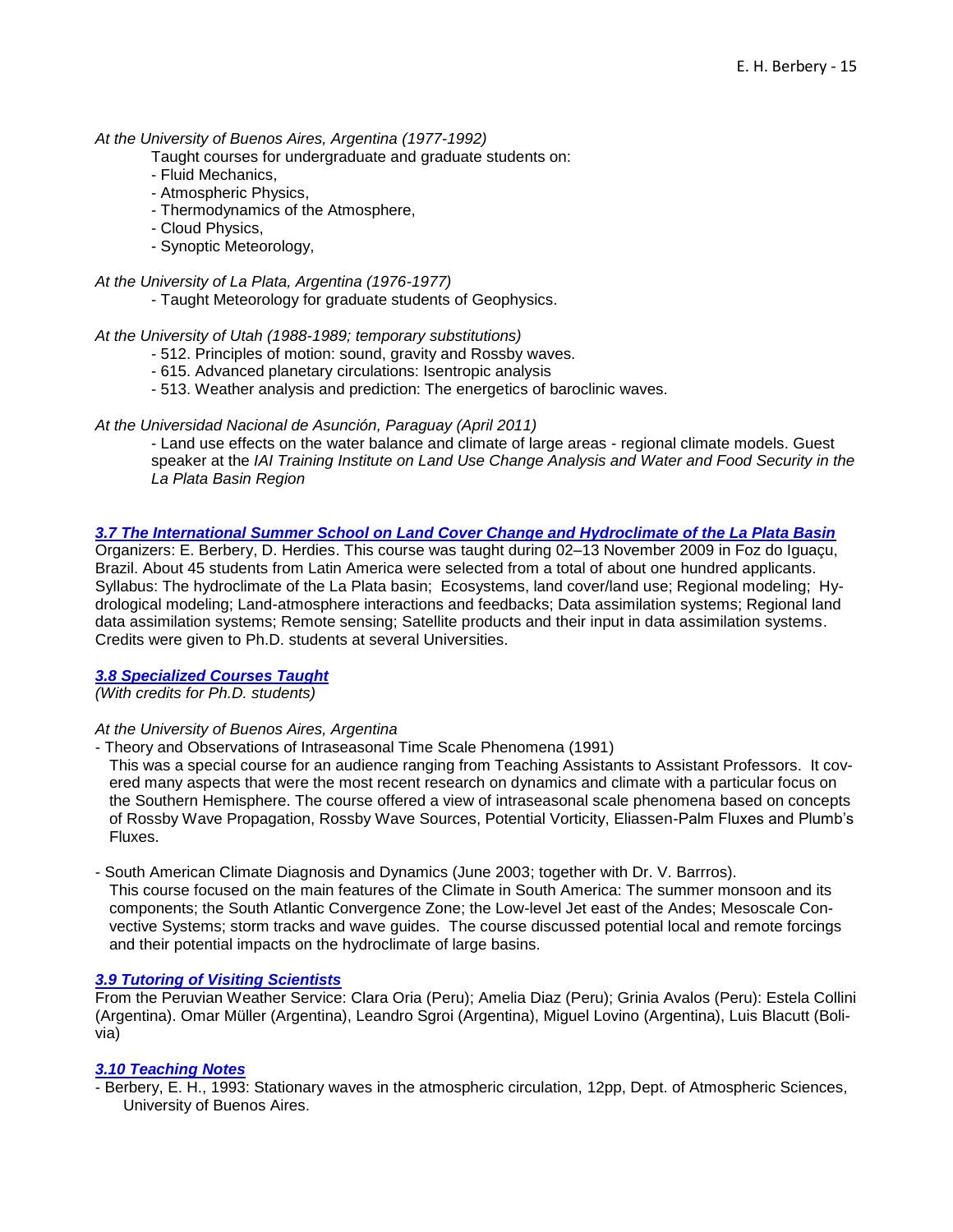- Berbery, E. H., 1991: Synoptic Meteorology: Fronts, Jet streams, and tropopause, 10pp, Dept. of Atmospheric Sciences, University of Buenos Aires.
- Berbery, E. H., 1983: Radiative Processes in the Atmosphere, 10pp, Dept. of Meteorology, University of Buenos Aires.
- Berbery, E. H., 1983: Cloud Physics, 11pp, Dept. of Meteorology, University of Buenos Aires.
- Berbery, E. H., 1983: Thermodynamics of the Atmosphere, 87pp, Dept. of Meteorology, University of Buenos Aires.
- Berbery, E. H., 1979: On the determination of the Psychrometric constant. A Laboratory Guide. Dept. of Meteorology, University of Buenos Aires.

### <span id="page-15-0"></span>**4. SERVICE**

#### <span id="page-15-1"></span>*4.1 Service at the University of Maryland*

| 2017       | Member of the College of Computer, Mathematical, and Natural Sciences PTK Committee    |
|------------|----------------------------------------------------------------------------------------|
| 2016       | Member of the Search Committee for Associate Dean of the College of Computer,          |
|            | Mathematical, and Natural Sciences (CMNS).                                             |
| 2012-pres  | Member of ESSIC's Appointment, Promotion and Tenure (APT) Committee.                   |
| 2012       | Member of the Committee evaluating the performance of the Chair of the Department of   |
|            | Atmos, and Oce, Sci.                                                                   |
| 2009-2011  | Chair of the Computer Committee of the Department of Atmos. and Oce. Sci.              |
| 2007       | Member of the Search Committee for the Chair of the Department of Atmos. and Oce. Sci. |
| 2005-2010  | <b>UCAR Member Representative.</b>                                                     |
| 2003-2005  | Research Faculty Representative at the Executive Faculty Meetings, Dept. Meteor.       |
| 2002       | Member of the Search Committee for the Chair of the Department of Meteorology          |
| 2000-2003  | Chair of the Seminars Committee of the Department of Meteorology                       |
| 1998; 2000 | Search Committee for Post-Doctoral positions.                                          |
| 1996       | Participation in the Research Subcommittee of the Department's Faculty Retreat.        |
| 1995-2011  | Member of the Computer Committee, Department of Meteorology                            |

## <span id="page-15-2"></span>*4.2 Service at the University of Buenos Aires*

- 2012 Member of the Search Committee for an Assistant Professor at the Department of Atmospheric and Oceanic Sciences
- 2007a Member of the Search Committee for an Assistant Professor at the Department of Atmospheric and Oceanic Sciences
- 2007b Member of the Search Committee for an Assistant Professor at the Department of Atmospheric and Oceanic Sciences
- 1992 Member of the Search Committee for Assistant Professors at the Dept. Meteorology
- 1987 Member of the Search Committee for Assistant Professors at the Dept. Meteorology
- 1986 Member of the Search Committee for Assistant Professors at the Dept. Meteorology
- 1986 Review Panel on Research and Development Projects, Secretary of Science and Technology, College of Exact and Natural Sciences.
- 1987 Committee of the Computer Service of the College of Exact and Natural Sciences.
- 1987, 1992, 2003, 2010, 20112, 2013: Ph.D. and Licentiate Dissertation Evaluation Committees

#### <span id="page-15-3"></span>*4.3 Committee memberships*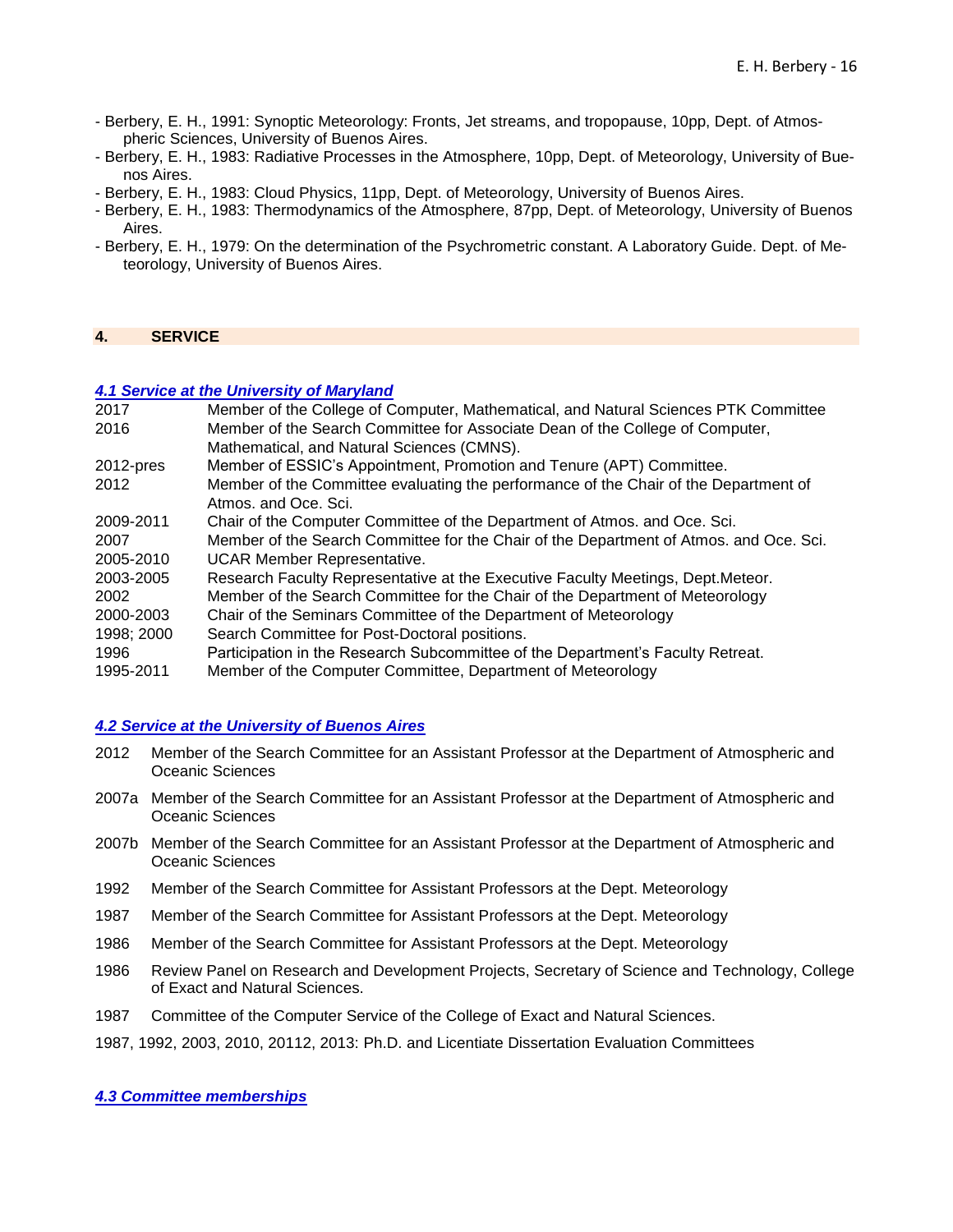- 2007-2015: **Co-chair** of the Int'l CLIVAR's *Variability of the American Monsoon Systems (VAMOS) Panel* (CLIVAR/WCRP).
- 2005-2011: **Co-chair** of the *La Plata Basin Science and Implementation Steering Group* (endorsed by CLIVAR/GEWEX/WCRP).
- 2009-2015: **Ex-officio member** of CLIVAR.
- 2011-2015: **Member** of the GEWEX Hydroclimatology Panel (GHP).
- 2007-2015: **Member-at-Large** of the Executive Committee of the *Int'l Association of Meteorology and Atmospheric Sciences (IAMAS).*
- 2006-2015: **Member** of CLIVAR's *Variability of the American Monsoon Systems (VAMOS) Panel*.
- 2005-2011: **Member** of the *Planning Science Team of the Monsoon Experiment of South America (MESA)*, with the endorsement of VAMOS/CLIVAR.
- 2005-2010: **Member** of the NOAA *Climate Prediction Program for the Americas (CPPA) Science Panel*.
- 2002-2008: **Member** of the *Planning Science Team of the North American Monsoon Experiment (NAME)*, with the endorsement of VAMOS/CLIVAR.
- 2007-2008: **Member** of the *CEOP Tracking and Integrating of Group Responsibilities (TIGR) Team.*
- 2004-2005: **Member** of the US CLIVAR Pan American Implementation Panel.
- 2001-2005: **Member** of the *La Plata Basin Science Study Group*, with the endorsement of VAMOS/CLIVAR.
- 1999-2009: **Member** of the *Int'l Commission of Dynamic Meteorology of* IAMAS.
- 1999-2005: **Member** of the American Meteorological Society *Southern Hemisphere Meteorology and Oceanography Scientific and Technological Activities Commission.*
- 1996-1998: **Member** of the Steering Committee of the *South Atlantic Climatic Change Project* (sponsored by IAI).
- 1996-2001: **Member** of *GCIP's Diagnostic Studies Principal Research Area*.
- 1992, 1994: 1996: Participation in working panels of *GEWEX Continental Scale Int'l Project (GCIP/NOAA)*.
- 1983, 1987: **Member** of the Executive Committee of the *Argentine Center of Meteorologists*.

<span id="page-16-0"></span>*4.4 Membership in Professional Societies*

Fellow of the American Meteorological Society; Member of the American Geophysical Union; Member of the European Geosciences Union; Life Member of the Argentine Center of Meteorologists; Member of the Int'l Association of Hydrological Sciences (IAHS)

## <span id="page-16-1"></span>*4.5 Reviewing activities for agencies*

- Reviewer of proposals submitted to NSF, NOAA, NASA, CONICET (Argentina), CONICYT (Chile), National Agency for the Promotion of Science and Technology (Argentina).
- Member of Review Panels for proposals to NOAA, NASA, DOE, and NSF.

## <span id="page-16-2"></span>*4.6 Organization of National and International Events*

- **Co-host** of the 38th Climate Diagnostics and Prediction Workshop, Climate Prediction Center/NCEP/NOAA. College Park, Maryland, 21-24 October 2013.
- **Vice President** of the *Tenth Argentinean Congress of Meteorology*, Buenos Aires, Argentina, Oct. 2009.
- **Leader of the Working Group** "*LCLUC Impacts on and Interaction with Carbon stocks, Water, and Climate*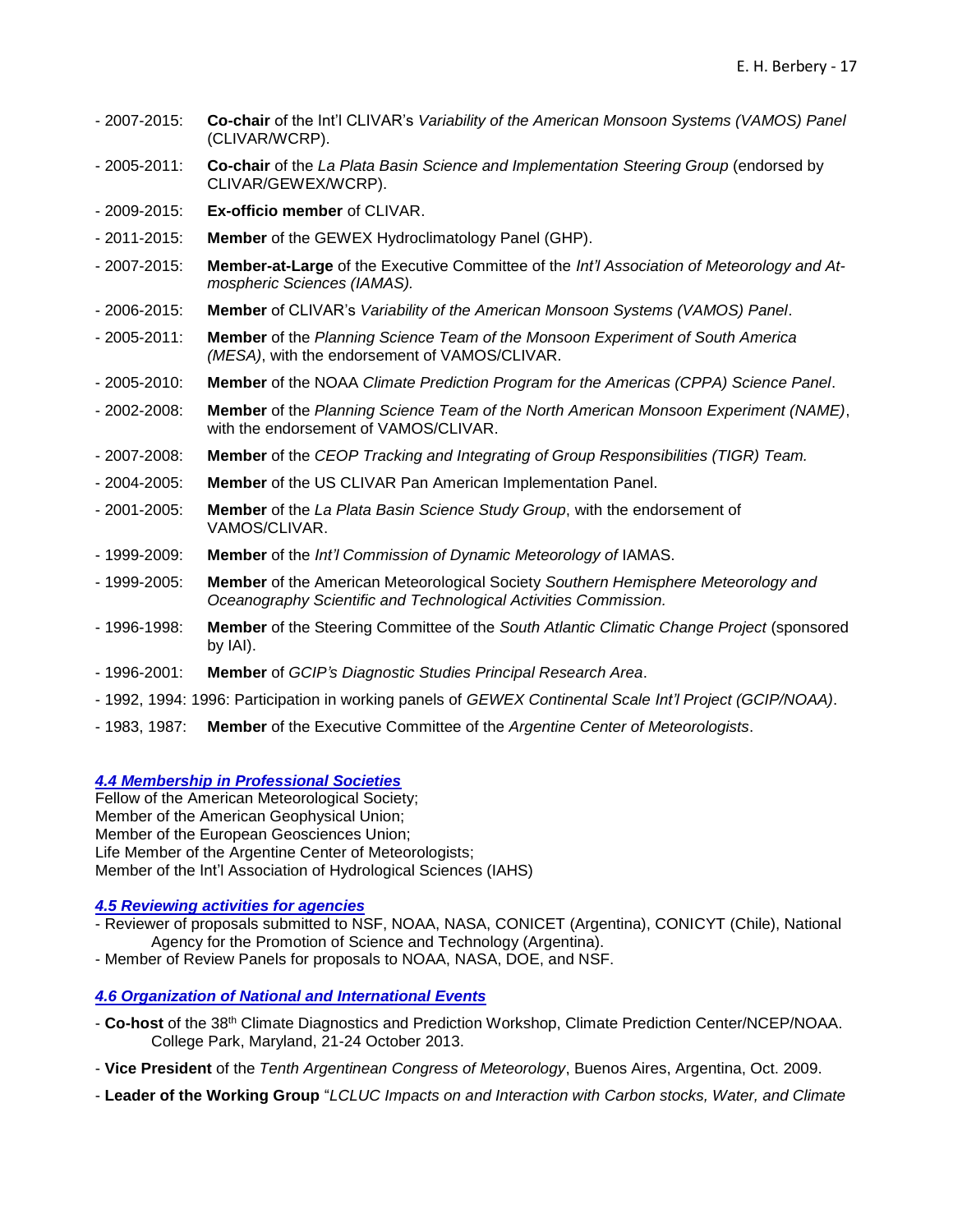*in the La Plata Basin*" IAI Joint Synthesis Meeting of the IDRC, CRN and SGP-HD projects "Land use, hydrology and climate in the La Plata basin", Asunción (Paraguay), April 4-7, 2011

- **Vice-chair** of the *VAMOS Working Group on the South American Monsoon System (SAMS)*, Oct 22-24, 1998.
- **Coordinator** of the *Round Table to discuss the La Plata Basin Project*. Tenth Argentinean Congress of Meteorology, Buenos Aires, Argentina, Oct. 2009.
- **Coordinator** of the *Round Table to discuss the La Plata Basin Project*. XV Congresso Brasileiro de Meteorologia, Sao Paulo, Brazil, Aug 2008.
- **Convener** of *Dynamics and Variability of Monsoon Systems and their Effect on Climate. Symposium*, IAMAS 2005, Beijing, China, August 2005.
- **Convener** of *Dynamics and Variability of Monsoon Systems IAMAS Symposium*. IUGG *2003*, Sapporo, Japan.
- **Convener** of *Symposium on Monsoon Systems around the World*, IAMAS 2001 Assembly, Innsbruck, Austria.
- **Convener** of the *La Plata Basin U.S. Planning Meeting*, Boulder, CO, Apr 2008.
- **Co-convener** of the Advances and Frontier challenges in Global Monsoon Studies, IAPSO-IAMAS-IAGA, Cape Town, South Africa, 27 Aug-1 Sep 2017.
- Co-convener of the IAMAS Global Monsoons and Climate Change Symposium, 26<sup>th</sup> IUGG General Assembly, Prague, Czech Republic, June 22-July 2, 2015.
- **Co-convener** of the Global monsoon system: past, present and future, Davos Atmosphere and Cryosphere Assembly 2013, Davos, Switzerland, July 8-12, 2013.
- **Co-convener** of the session "*Land cover and land use changes and their impacts on hydroclimate, ecosystems and society*" of the WCRP Open Science Conference, Denver, Colorado, 24-28 Oct 2011.
- **Co-convener** of the *Joint Symposium Monsoons, Tropical Cyclones and Tropical Dynamics*, IUGG 2011, Melbourne Australia, Jul.2011.
- **Co-convener** of the *Third Modeling and Analysis of the Present and Future Hydroclimate of the La Plata Basin*, The Meeting of the Americas, AGU, Foz do Iguassu, Brazil, August 2010.
- **Co-convener** of the *Third La Plata Basin Science and Implementation Steering Group Workshop*, Itaipu, Paraguay, February 2008.
- **Co-convener** of the *Symposium Diagnostic and Modeling Studies of the North American Monsoon*. American Geophysical Union Joint Assembly in Acapulco, México, 22-25 May 2007.
- **Co-convener** of the *Joint IAI and LPB Meeting* and the *Second La Plata Basin Science and Implementation Steering Group Workshop*, Buenos Aires, Argentina, March 2007.
- **Co-convener** of the *First La Plata Basin Science and Implementation Steering Group Workshop*, Guaratinguetá, Brazil, September 2006.
- **Member** of the Organizing Committee of the *8th International Conference on Southern Hemisphere Meteorology and Oceanography*, Foz do Iguacu, Brazil, April 2006.
- **Member** of the Scientific Organizing Committee of the Workshop on American Monsoons System Coordinated Enhanced Observing Period Inter-Monsoon Model Study (CIMS) Project. Montevideo, Uruguay, Sep 17-18, 2004.
- **Member** of the Organizing Committee of the *7th International Conference on Southern Hemisphere Meteorology and Oceanography*, New Zealand, 2003.
- **Member** of the Organizing Committee of the *6th International Conference on Southern Hemisphere Meteorology and Oceanography*, Chile, 2000.
- **Member** of the Organizing Committee of the *Workshop on South Atlantic Climatic Change*. Guarujá, Brazil,